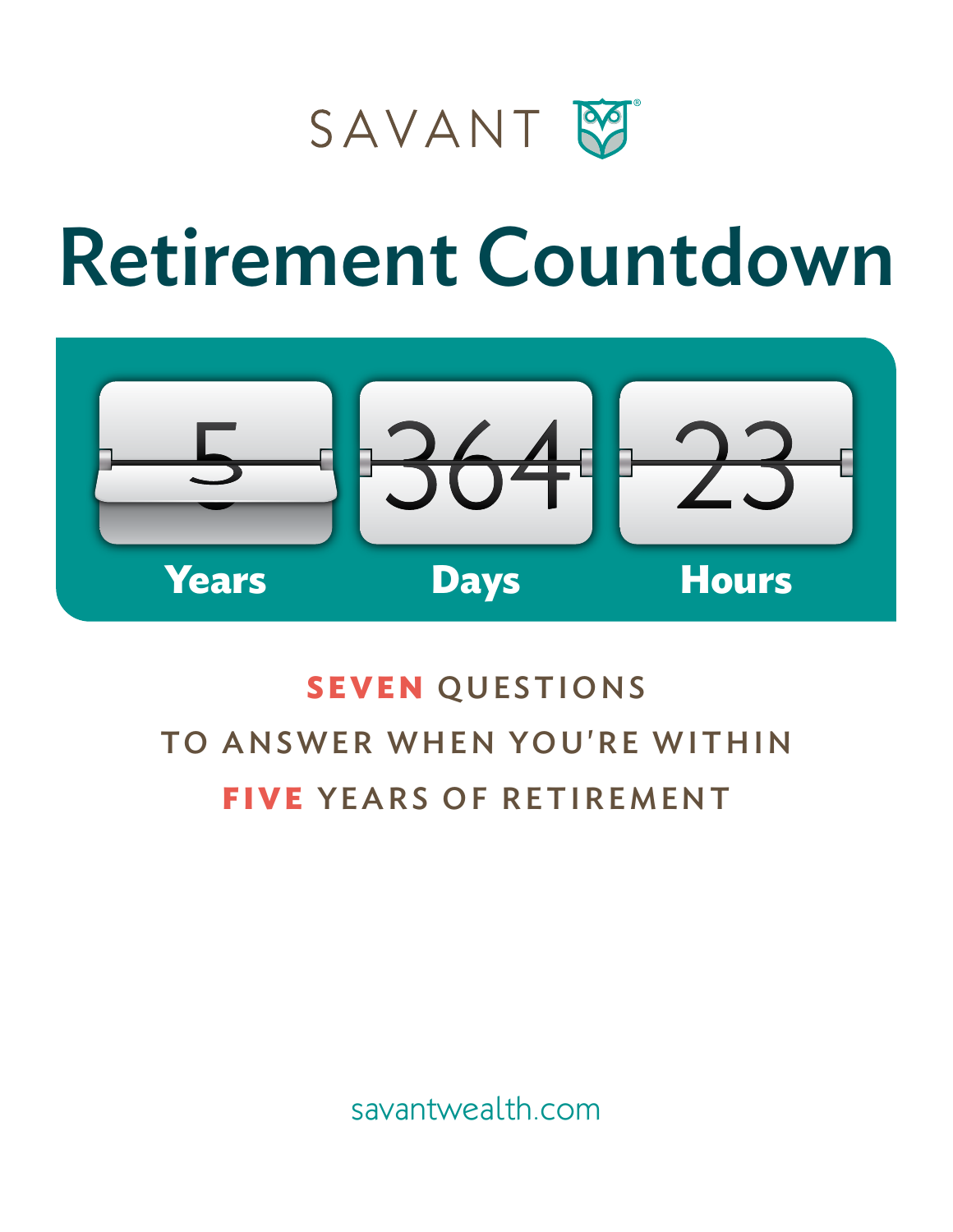### Table of Contents

| <b>Question Three:</b> How Do I Replace My Income in Retirement?  10  |  |
|-----------------------------------------------------------------------|--|
| <b>Question Four:</b> How Do I Account for Social Security, Medicare, |  |
| Question Five: How Do I Plan for Healthcare Costs? 21                 |  |
| Question Six: Should I Consider Hiring a Financial Advisor?  24       |  |
|                                                                       |  |
|                                                                       |  |
|                                                                       |  |
|                                                                       |  |
| savantwealth.com                                                      |  |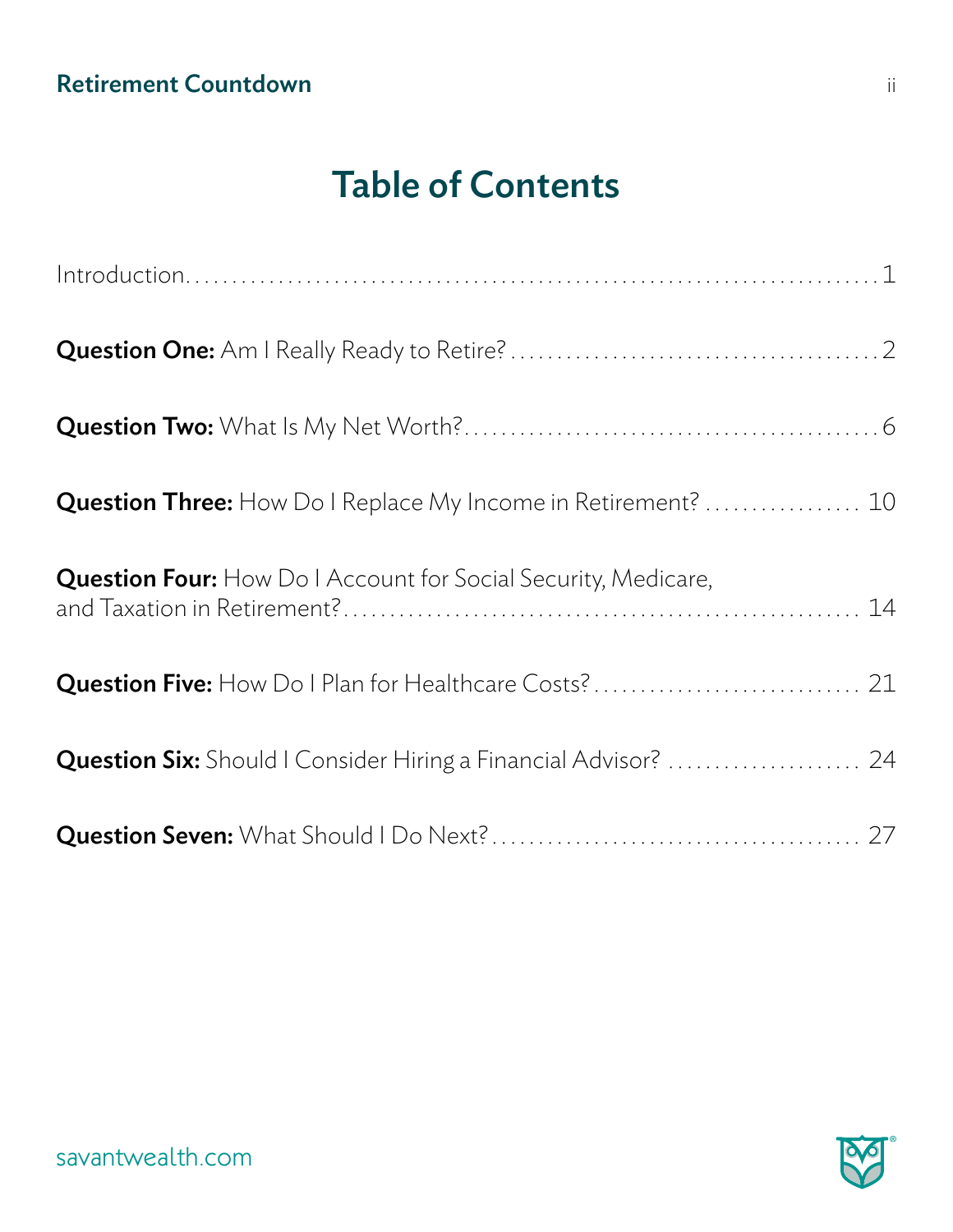### Introduction

Congratulations on embarking on this next chapter of your life! This transition is likely to present you with a host of unique challenges, exciting experiences, and complex decisions. Most people only retire once, which is why retirement can seem so daunting. You've never done this before.

Every retirement journey is unique, but there are always common threads. This is a collection of our foundational beliefs, perspectives, and strategies on retirement. It is our sincere hope that this book will help you to live a more fruitful life in your retirement.

It's a new phase of your life, and even though many of the changes will be good, it's still different. No matter how much you plan and how ready you think you are for retirement, it's a change and can be a scary thing. But the time that you invest preparing and asking yourself the necessary questions will make the transition easier and more enjoyable.

Savant

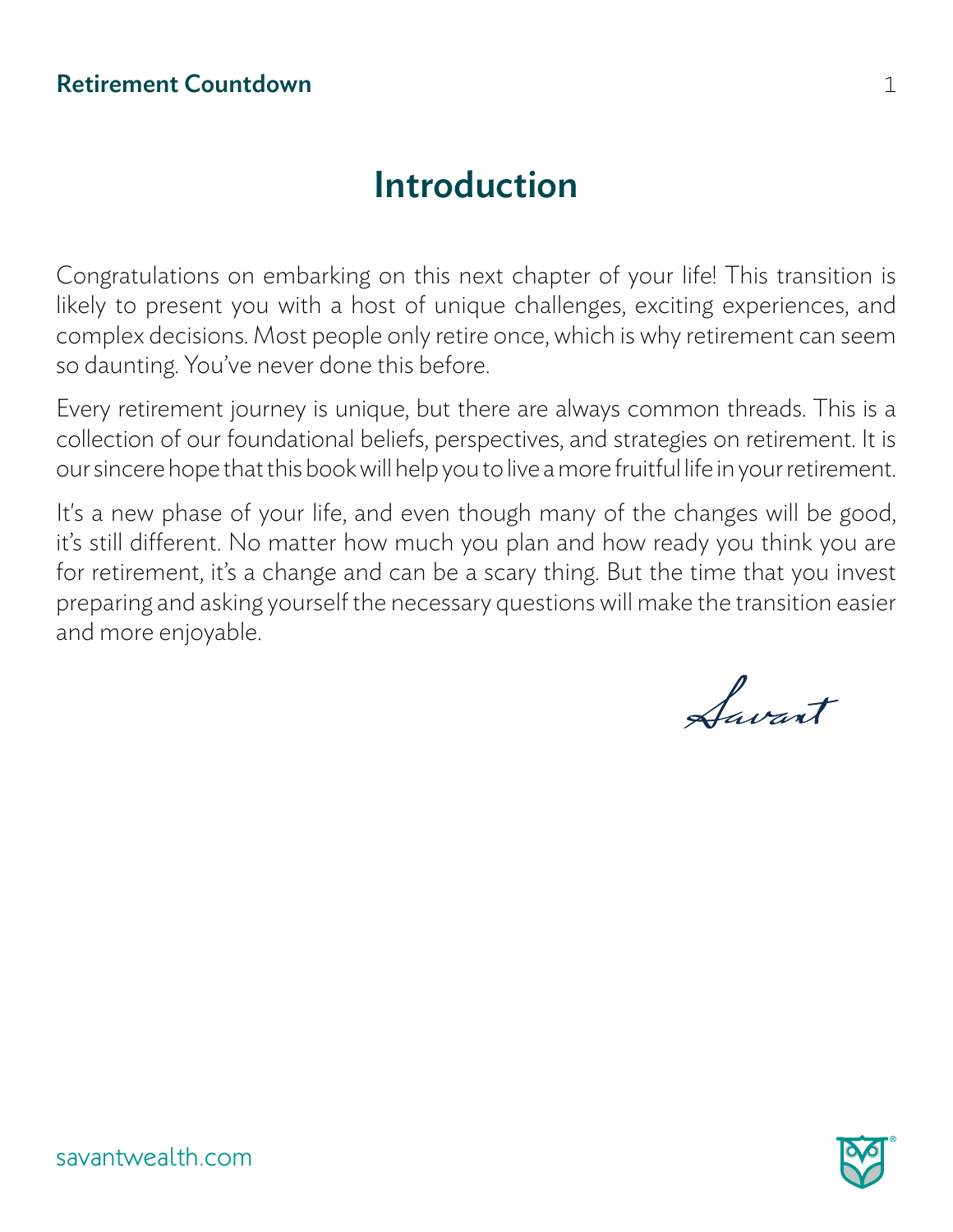

## Am I Really Ready to Retire?

When people think of retirement, obvious things come to mind: Did I save enough to achieve my goals in retirement? How much am I able to spend? What happens if we experience another recession?

#### **Am I Emotionally Ready?**

While those are important considerations, few individuals take time to examine their emotional well-being and how it will affect their daily life/routine when they retire. It turns out that roughly two-thirds of freshly retired baby boomers feel some type of uneasiness when entering their new stage of life. If that sounds familiar, keep reading.

One thing that could cause this uneasiness is the loss of career identity or the support network you had through work. Another is worry about not having a regular paycheck. Whatever your concern may be, keep in mind what you are retiring "to," not what you are retiring "from." Below are recommendations to consider before you say, "I'm retiring."

#### **Decide If You Want to Keep Working**

According to a Careerbuilder.com survey, 60% of workers ages 60 and older said they would look for a new job after retiring. Those who continued to work reduced their risk of dementia by 3.2% each additional year they worked. Staying active and keeping a support network are crucial in retirement.

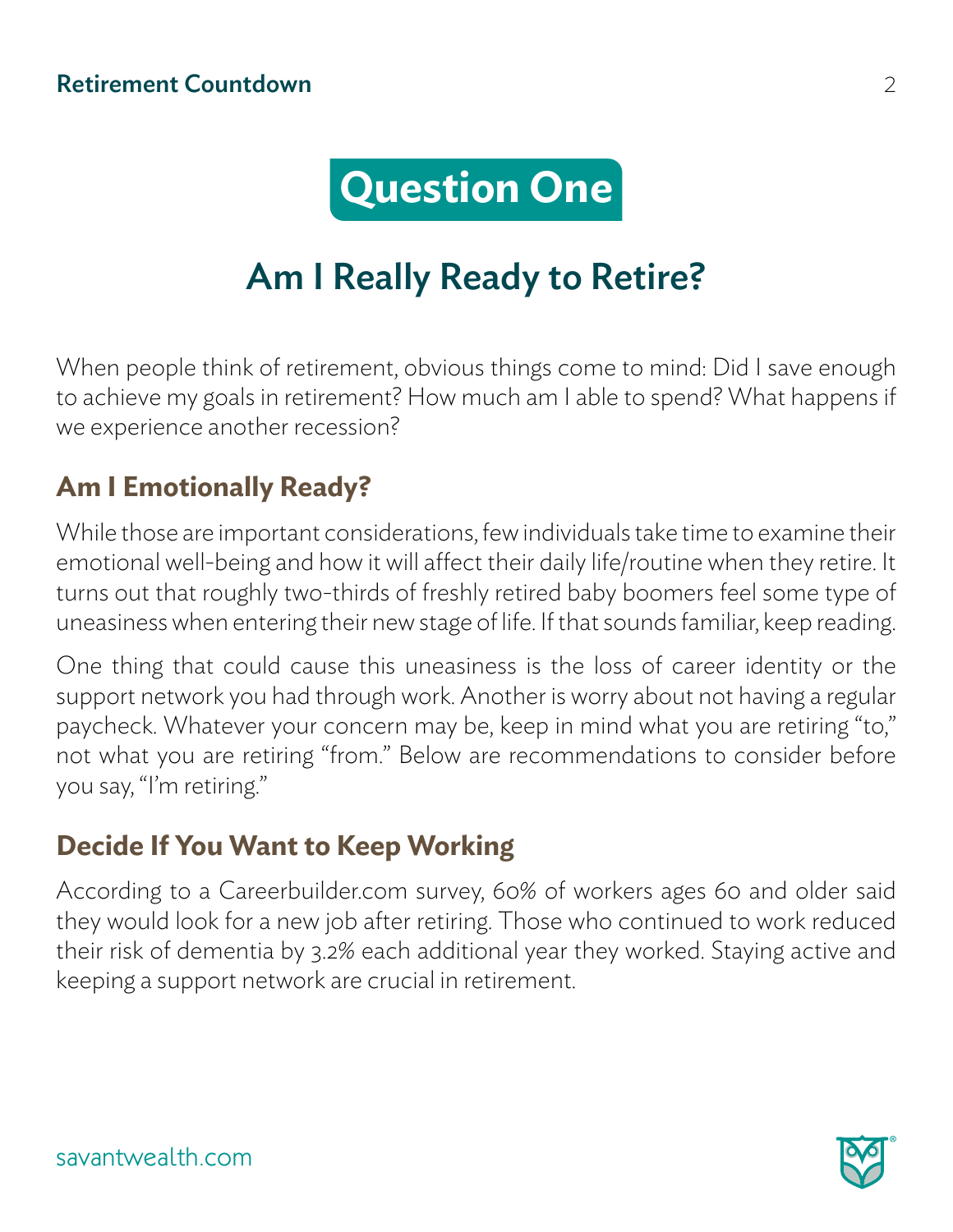#### **Consider Volunteering**

A study from Carnegie Mellon University showed that volunteering for as little as four hours per week decreased the risk of hypertension by 40% and increased quality of life. People who volunteer report higher levels of life satisfaction and fewer depressive symptoms than those who don't. Volunteer opportunities can expand social ties and increase physical activity.

#### **Be a Mentor**

Find a young person to mentor. Many young people would love the chance to learn from someone experienced and successful such as yourself. Take time out of your week to change the life of someone else.

#### **Establish Friendships Well Before You Retire**

Many of your friends are people you worked with. Although it's great to keep in touch with former colleagues, try to develop new friendships. Form support groups that help other retirees get connected.

#### **Include Family in Your Retirement Plans**

Explain your retirement goals to the ones you hold close. Plan those family vacations that you've been waiting to enjoy.

#### **Have Fun**

Last but not least, have fun. Plan things that you didn't have time for when you were working. You worked hard for this new life and it's time to enjoy now that every day is a Saturday.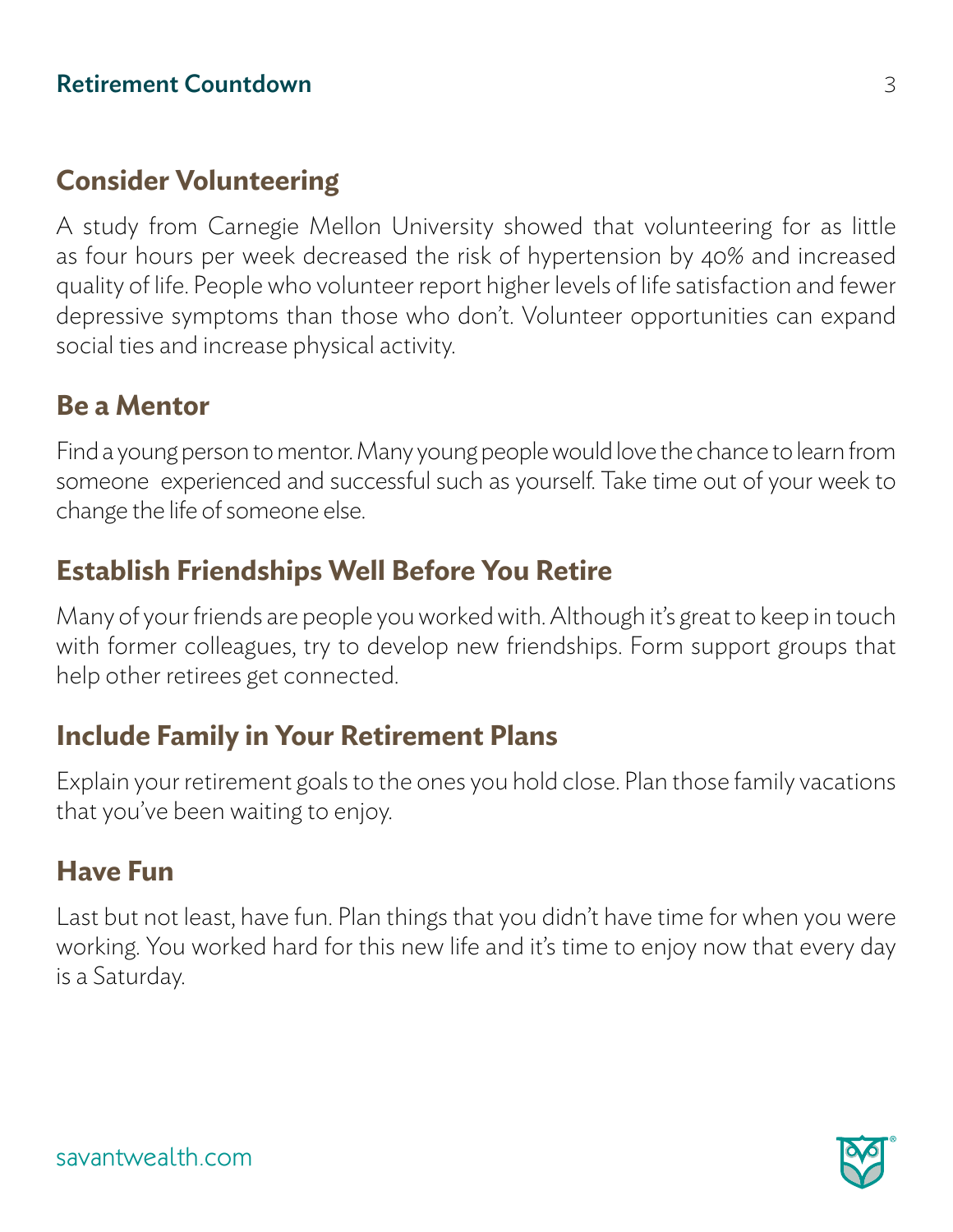#### **Am I Financially Ready?**

Before you make solid plans to retire, you need to ensure that your finances can support this choice now and throughout the next few decades. Evaluating the sustainability of your desired lifestyle in retirement is not a simple process. It is not a task that can be left to general assumptions or "back of the envelope" calculations. Being financially ready to retire is a unique determination for each individual or family. It requires comprehensive review of accumulated assets, future streams of income, and desired lifestyle in the future. Simply put, it requires a plan.

#### **Review Your Accumulated Assets**

Constructing your plan begins with a review of accumulated assets. For many, this will include funds in retirement plans such as 401(k)s, Traditional and Roth IRAs, brokerage investment accounts, and cash savings. In addition to investment assets, things like your personal residence, rental property, and other physical assets should also be considered. Normally, we conduct this review though the creation of a Net Worth Statement. There is no magic dollar figure that makes someone financially ready to retire. Having substantial assets is a great thing, but that alone will not guarantee long-term success. Knowing how you'll convert these assets into income is a critical next step.

#### **Determine Your Retirement Income Sources**

Navigating a successful retirement is much more about income than assets. Income is what a retiree will be looking to replace when the normal paychecks stop. Retirement income will come mainly in two forms: guaranteed sources and non-guaranteed sources. Guaranteed sources include Social Security and pension incomes. These sources will remain largely consistent during retirement as they are not impacted by normal fluctuations in financial markets. The non-guaranteed portion of retirement income is the greater challenge. Determining how much

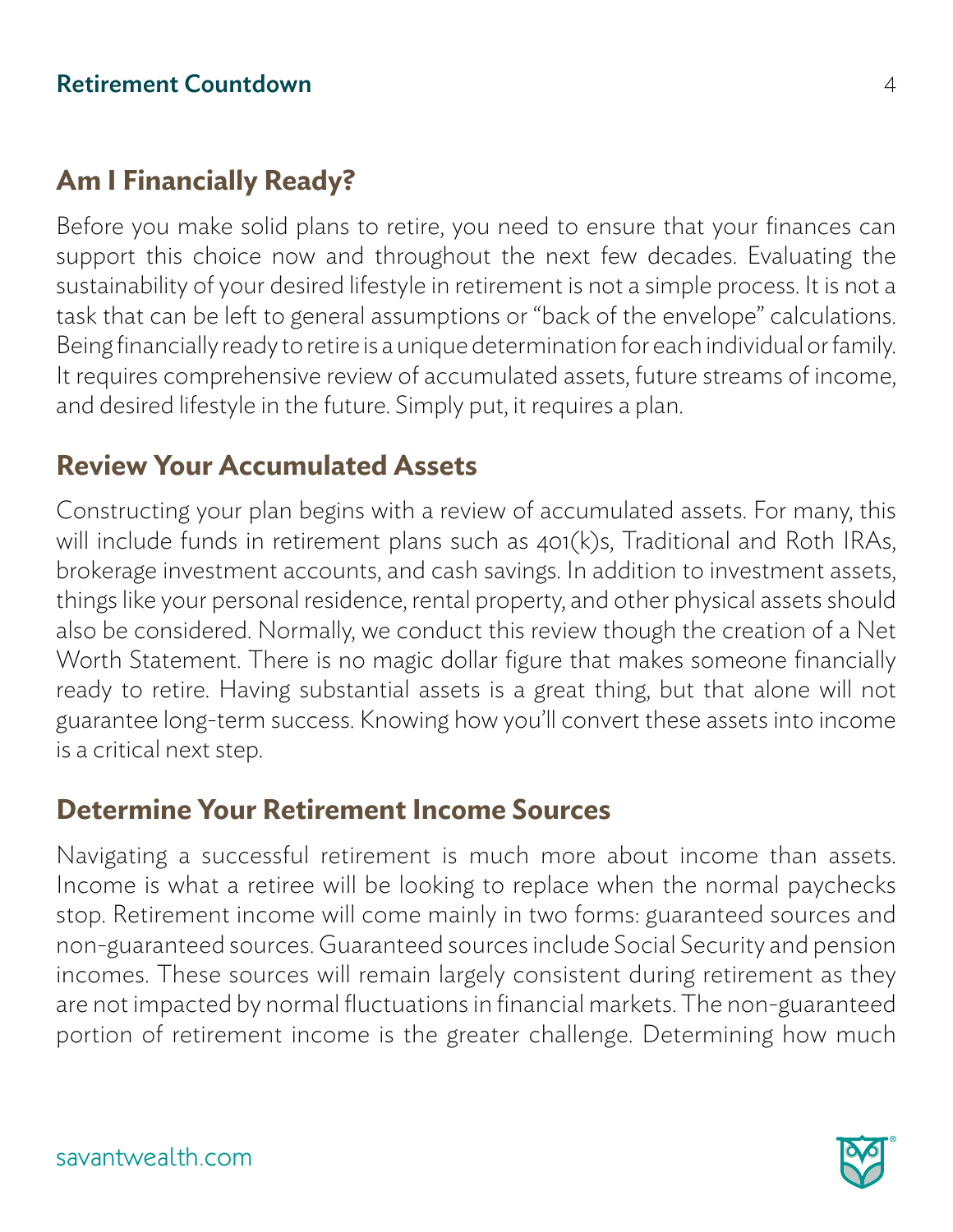income your invested assets can sustainably provide is crucial to your plan. No one can claim they are financially ready to retire without first examining the expected costs during retirement, and these costs come in various forms. Basic needs, the types of expenses to run your household on a monthly basis, are not difficult to calculate. Knowing how much you'll spend on things you want to do in retirement is more challenging.

Will you travel? Will you relocate or perhaps spend several months in a different location each year? These types of choices add expenses beyond basic needs and are important considerations. Do you have remaining obligations? Mortgage payments, student loans, and credit card balances can greatly increase the amount of monthly income needed in retirement. Future obligations for new car purchases, weddings, and education assistance need to be considered when crafting your plan. Healthcare is perhaps the largest unknown cost to plan for. If you're retiring before becoming eligible for Medicare, how will you obtain ongoing coverage?

Addressing each of these key factors is essential in making the choice to retire. As you can see, it is not a simple process. Determining financial readiness is one of the most significant decisions of your life and not something you want to leave to chance. Of course, nothing is guaranteed, but creating a detailed plan can go a long way in achieving a successful retirement outcome.

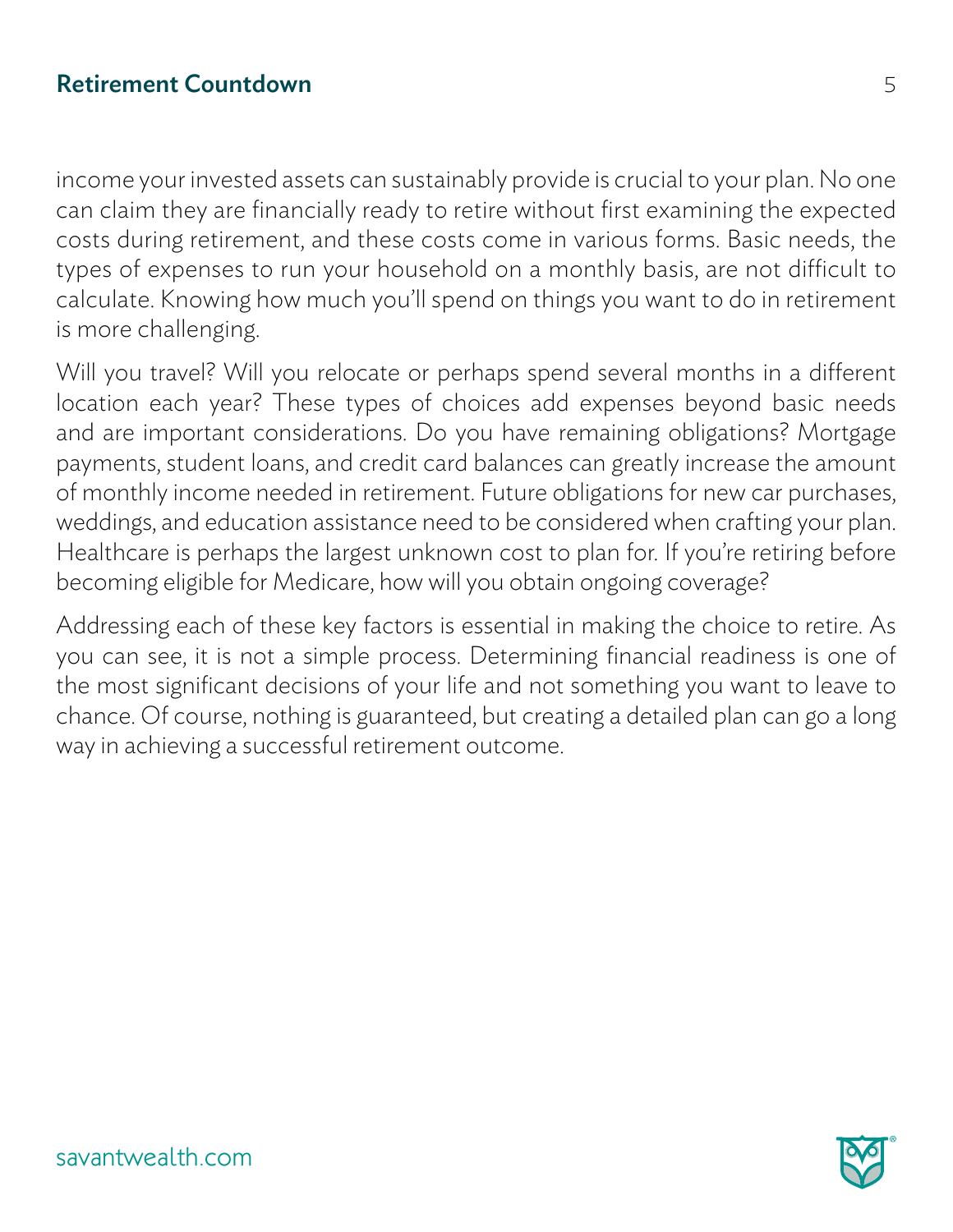

## What Is My Net Worth?

Most families are surprised when they see their personal Net Worth Statement documented for the first time. Often, total net worth is larger than they had thought! As we go through life, we tend to collect possessions that fill our houses, garages, and closets. Similarly, with our financial lives we collect accounts, assets, and debts and never put in the effort to see how the puzzle fits together and how to best build a financial plan.

Here are 10 reasons why creating a Net Worth Statement needs to be a priority in your financial life.

#### **1) It provides a foundation for reviewing financial health with a spouse.**

In most relationships, one spouse is in control of the financial picture, while the other defers the responsibility because they lack interest or think they lack the understanding. Having one map to read from helps couples navigate financial decisions together.

#### **2) It can help you see opportunities for simplifying and consolidating areas in your financial plan.**

Previous employer 401(k)s, bank CD IRAs, old savings accounts, and other financial accounts can overly complicate your financial picture, increase the difficulty of financial decision-making, and increase financial planning costs. Seeing everything in one comprehensive statement can provide much-needed clarity.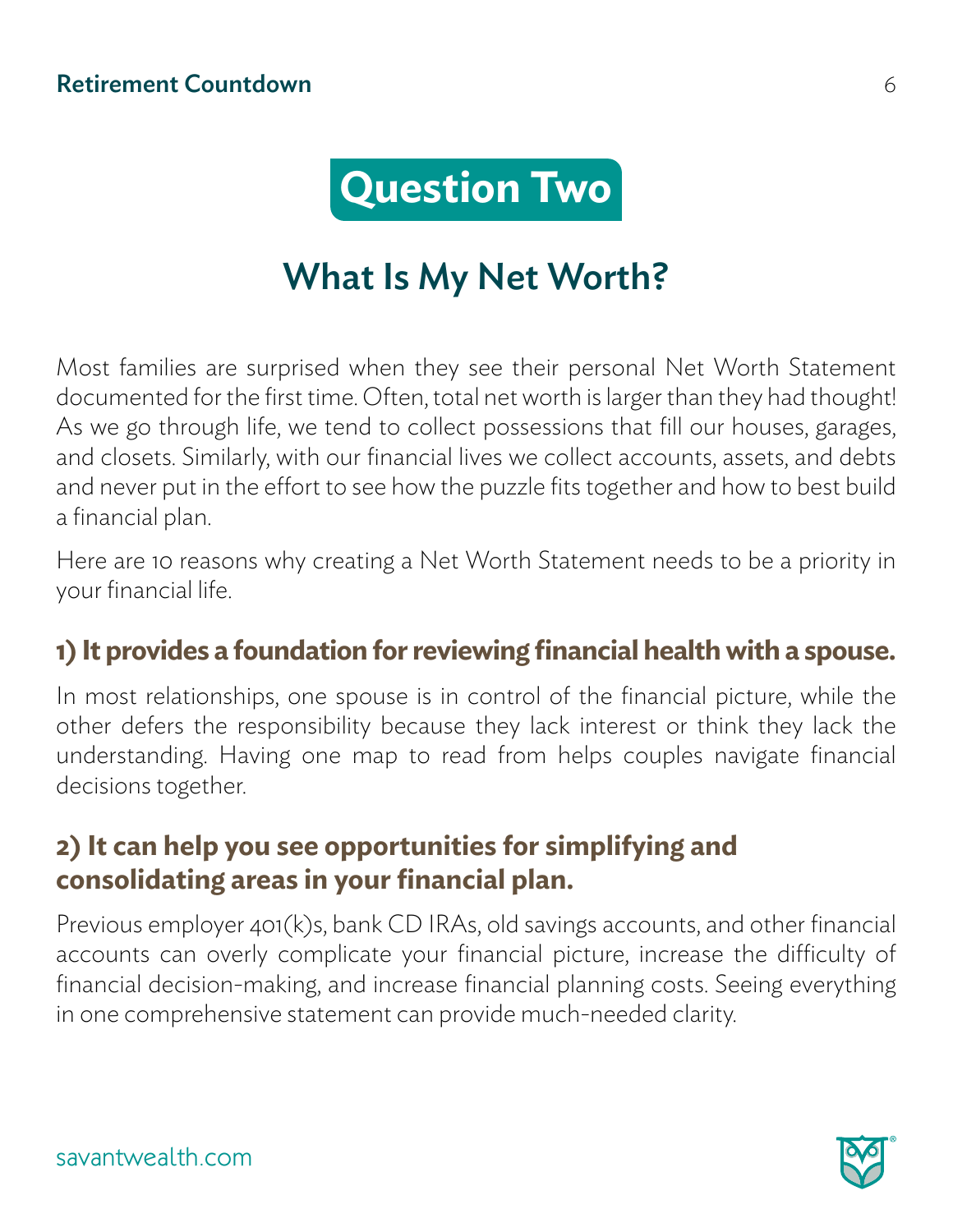#### **3) It gives you a clear picture of your assets and liabilities to ensure that ownership and beneficiary details are up to date with a welldesigned estate plan.**

Working with your attorney to complete your estate plan is only half the battle. Your plan needs to be hardwired to your Net Worth Statement in order to work effectively. You worked hard to document what should happen if the unexpected occurs, and failing to align your assets might mean a larger struggle for those you leave behind.

#### **4) It gives you an on-demand financial statement to satisfy banks when making a big purchase or starting a business.**

Loan documents and formal business plans are not complete without a full picture of all your assets and liabilities. When you maintain a Net Worth Statement, you are demonstrating to a lender that you are fully prepared which can decrease the length of time it will take to gain any loan approval.

#### **5) It provides a point of reference on your financial map that indicates, "You Are Here."**

When combined with your values and priorities, a Net Worth Statement helps put your best foot forward when making comprehensive financial plans. It is hard to know where you're going unless you know where you are now. For example, if you value saving for your child's college education yet fail to earmark the right assets and savings targets for that goal, you can put yourself further behind.

#### **6) It allows you to focus on asset growth, not income growth.**

Too many people keep score with their W-2. What you do with your take-home pay matters more. The more progress you make eliminating debts and building assets will help grow your net worth exponentially. A large house, fancy car, and

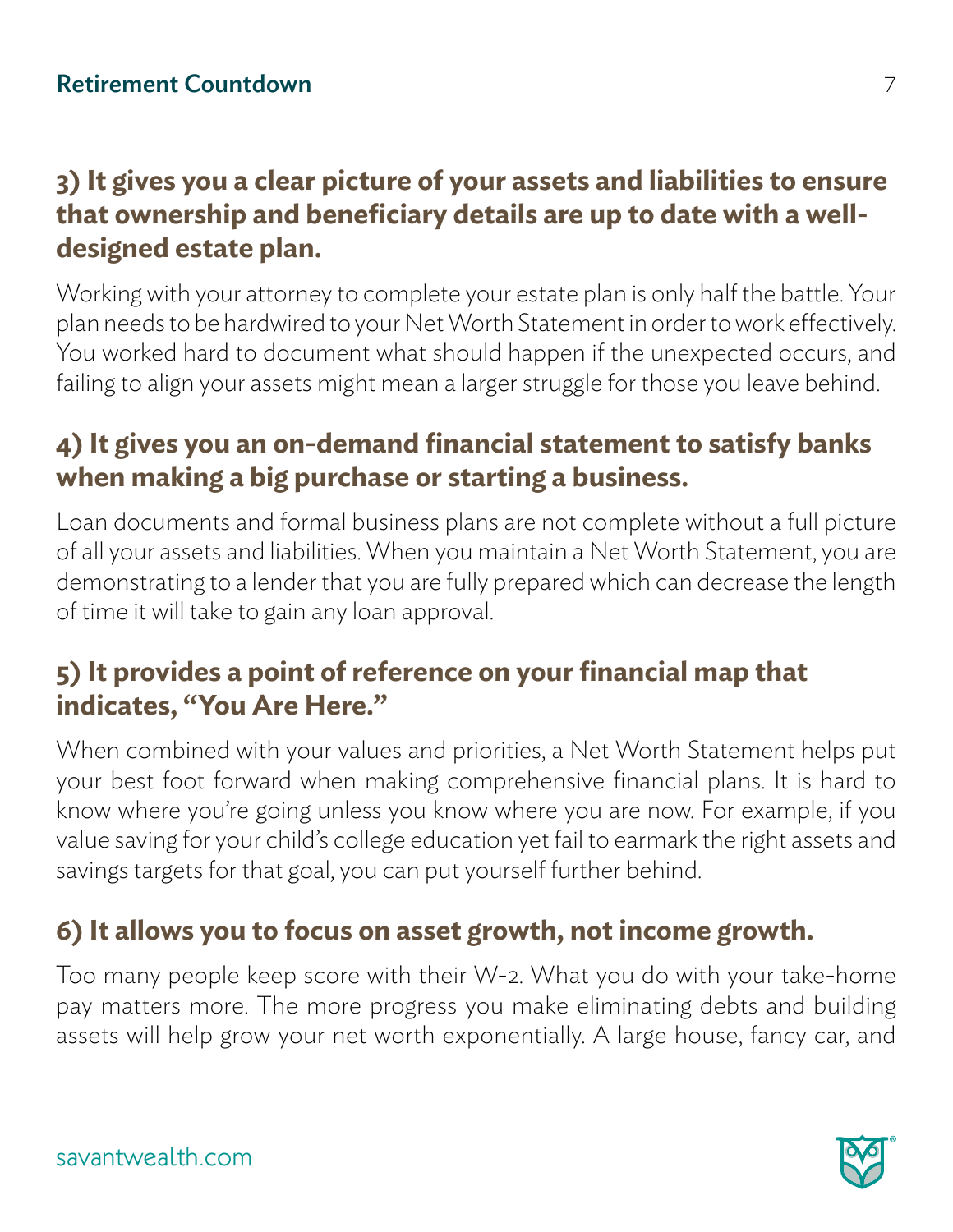other large purchases are okay as long as they do not hinder your progress on your overall net worth.

#### **7) It helps you stop mentally segregating certain accounts and see everything in one clear, holistic view.**

Inheritance from mom and dad, a Roth IRA you started early in your working career, and a larger balance in your savings account all contribute toward one goal. Failure to see these working in unison can make your plan fragmented. An advisor who helps you realize this can help propel you forward while still ensuring you remember what got you here.

#### **8) It helps your financial professionals advise you to see the impact of small decisions on a bigger plan.**

Water dropped in a pond creates a ripple effect. Imagine going to the doctor and asking them to only check your lungs and your liver. If you have an issue with your heart, this evaluation would be worthless. Maintaining a Net Worth Statement helps all your professionals see the larger plan. An attorney needs to know your net worth for estate taxes and titling, financial advisors need to know how you're saving and what you're saving toward, an accountant needs to know what taxes might be owed within your plan, and an insurance agent needs to know what should be protected. All of this can be gleaned from a well-documented Net Worth Statement.

#### **9) Consistent maintenance allows you to capture a history of progress with your plan.**

Reviewing the impact of decisions made and seeing progress in your plan will help give you the confidence in designing your future. A careful evaluation of your net worth as your values and priorities change ensures alignment with what is important to you.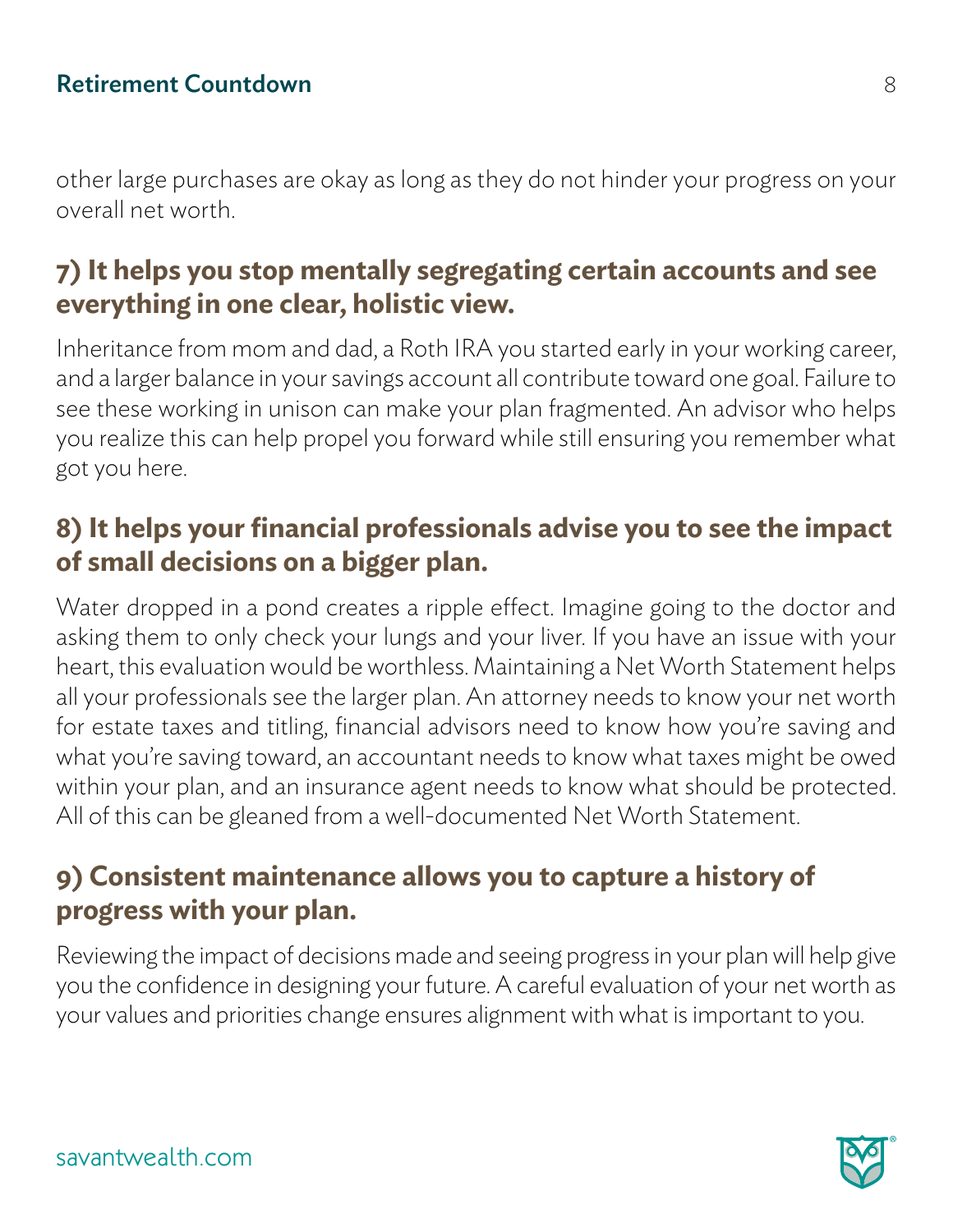#### **10) It allows you to pat yourself on the back.**

It's OK to be proud of your progress. Working hard and making comprehensive decisions should lead to good feelings. A personal Net Worth Statement can be challenging to establish and time-consuming to maintain. The good news is that apps and software like Mint.com can help with this process and provide a framework for budgeting. You can also lean on your financial advisor to help you document, maintain, and update this on a regular basis. A financial advisor can help serve as an accountability partner to make sure your personal Net Worth Statement is current and accessible, establishing your financial life today and preparing you for the future.

#### *Interested in Creating Your Own Personal Net Worth Statement? Download Savant's Easy-to-Use Template.*

DOWNLOAD NOW<br>
Savantwealth.com<br>
Savantwealth.com



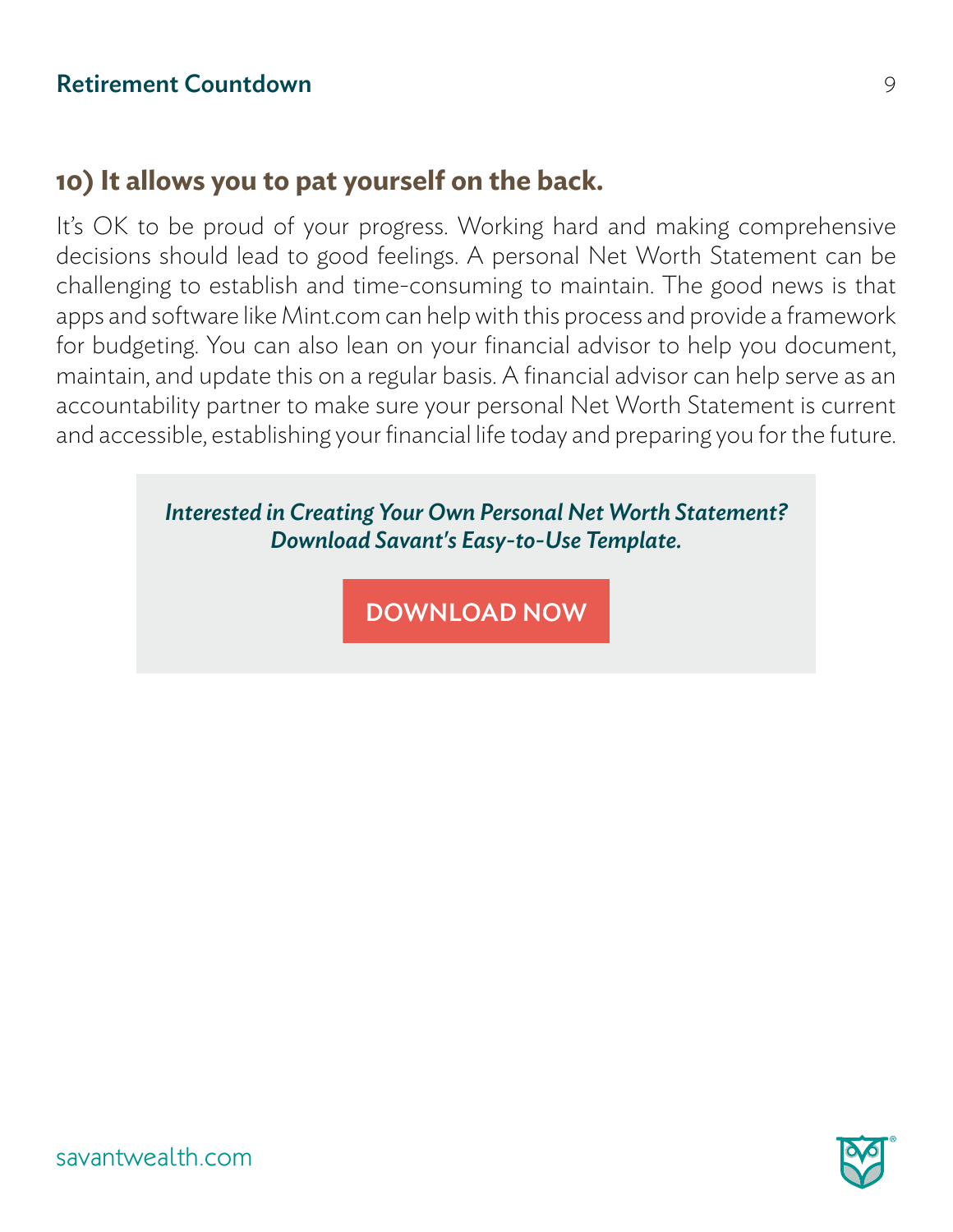## **Question Three**

## How Do I Replace My Income in Retirement?

Endurance runners are some of the most physically fit athletes on the planet. Endurance races can last up to a few days and with runners propelling their bodies up to 240 miles in a single race.

#### **How is this possible?**

The answer lies at the molecular level. The key to endurance runners maintaining their energy levels for hours at a time is locking into a sustainable heart rate below their aerobic threshold, rarely wavering, and allowing the aerobic engine to carry them the distance.

#### **What does this have to do with retirement?**

The principle of sustainability driving an endurance athlete's success is remarkably similar to the principle that allows for a sustainable withdrawal strategy throughout retirement. Your retirement life expectancy may be 20 to 40 years. While the endurance athlete seeks an answer to the question, "How can my energy last for 26.2+ miles?" the recent retiree is likely wondering, "How can my money last for 30+ years?"

#### **How heavily will you depend on your investment assets?**

Every soon-to-be or recent retiree's financial goals and sources of funding for those goals are unique and require detailed, tailored planning. Some might expect their basic living and other expenses to be completely supported by Social Security and other sources of income (e.g., pensions, part-time employment), relying only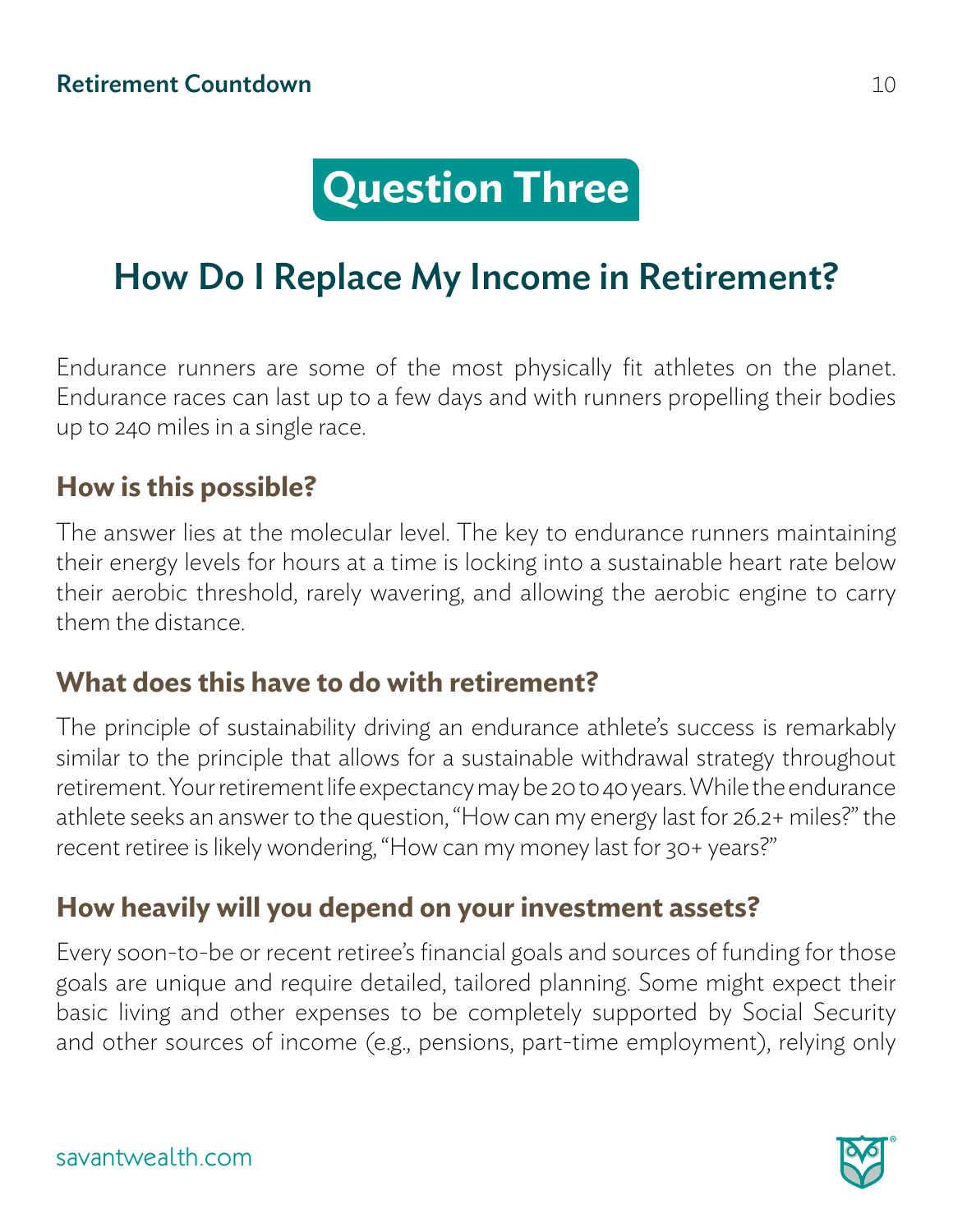minimally on their investment assets. More often, retirees can anticipate only modest supplementary income in retirement and must depend on their judiciously saved investment assets to provide a paycheck through retirement. Setting aside, for now, tax minimization and other planning strategies that ought to be considered in the early years of retirement, a person's withdrawal strategy from their investment assets is one of the most important pieces of the overall plan to be considered.

#### **How do you measure the sustainability of your retirement plan?**

Savant uses a tool called Monte Carlo analysis to measure the initial success of an investor's retirement, projected from the year they retire until the end of their life. Using hundreds of data points – from life expectancy and itemized financial goals to anticipated retirement income, current investment assets and the tax, risk, and return characteristics – the analysis generates 1,000 unique trials in order to test the strength and sustainability of the plan. In the end, the analysis delivers a single percentage number, known as the Probability of Success.

#### **How can you introduce flexibility into your retirement plan?**

As is the case with endurance runners, a successful withdrawal strategy must be sustainable and flexible. Endurance runners are constantly adapting to the environmental conditions around them. As they approach uphill stretches, they drop their pace to remain within a sustainable heart rate range below their aerobic threshold. Likewise, as they approach downhill stretches, they might accelerate their pace to capitalize on the conditions. In the same way, retirees must be flexible in their withdrawal strategies as they monitor the investment environment year over year.

#### **The Four Percent Rule**

A traditional rule of thumb for setting a withdrawal rate through retirement is the four percent rule, whereby the retiree withdraws four percent of their portfolio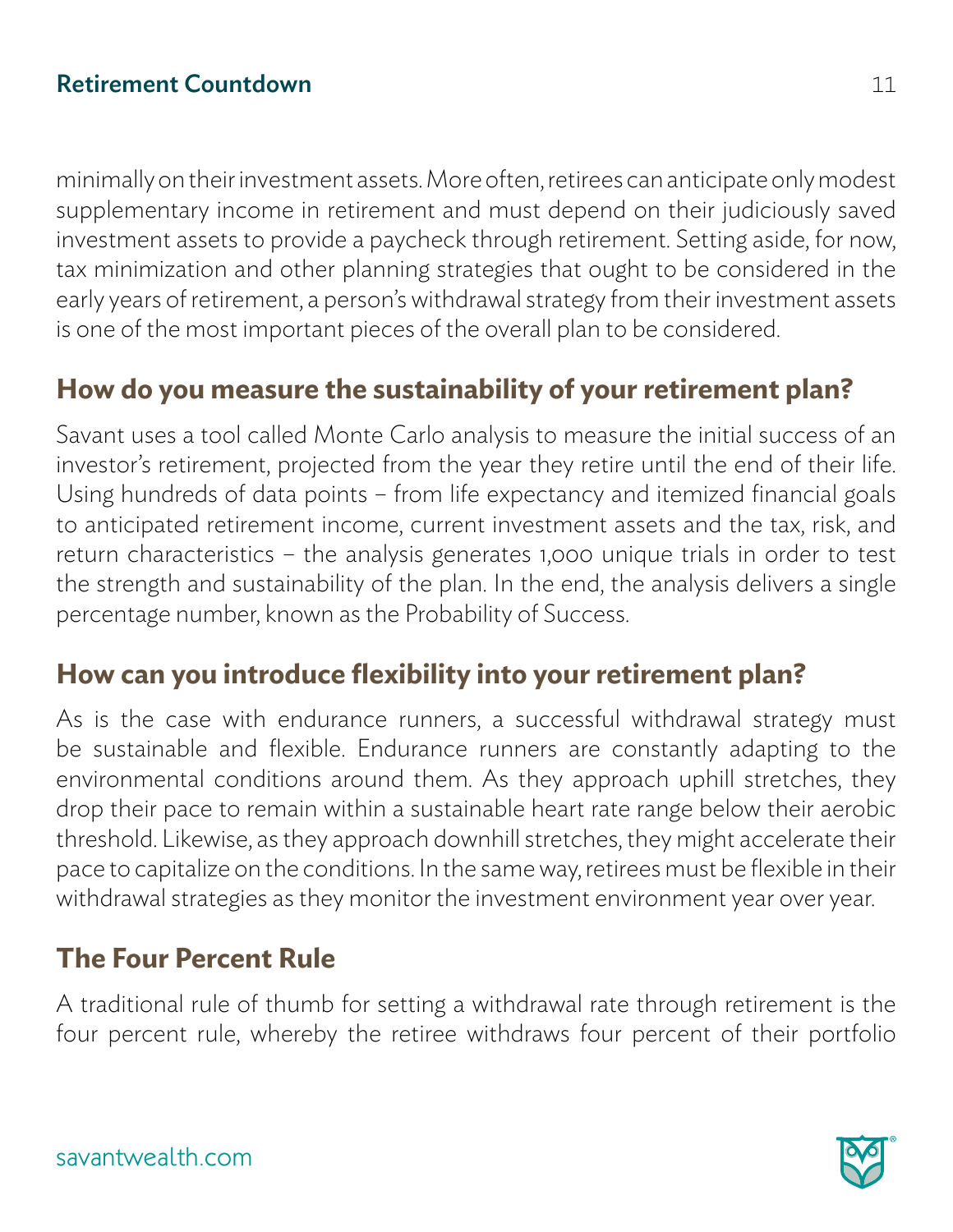value in the first year of retirement and adjusts that value each subsequent year for inflation. While this rule is generally sustainable in static models, in reality it may fail due to its indifference toward volatile investment returns. It ignores one of the most crucial risks facing early retirees: sequence of returns risk. This risk describes the unpredictability of market returns and is the reason that flexibility is so important when developing a withdrawal strategy.

It is generally more advisable to adopt a withdrawal strategy that allows for some elasticity when deciding each subsequent year's withdrawal amount. This means that in a year when a portfolio's value increases significantly, the withdrawal amount for that year increases as well, but only up to a maximum five percent more than the previous year.

Similarly, in a year when a portfolio's value decreases significantly, the withdrawal amount for that year may only decline by 1.5 percent from the previous year. Many retirees adopted a version of this strategy in 2020. As markets declined significantly due to uncertainty around the coronavirus, many decided – or were forced – to delay travel plans, dine out less, and put off major purchases.

While the specifics of every individual's strategy must be tailored to their unique goals and situation, the primary factor contributing to the sustainability of a dynamic withdrawal strategy is the retiree's ability to make choices and adapt to the volatile market environment. At the same time, a retiree must live primarily on the regenerating interest, dividends, and market returns from their portfolio year over year.

Financial fitness includes the ability to strike a balance of achieving your financial goals year over year without depleting your resources. With the proper knowledge, preparation, and resources, this is a possibility for anyone with a plan and the discipline to follow it.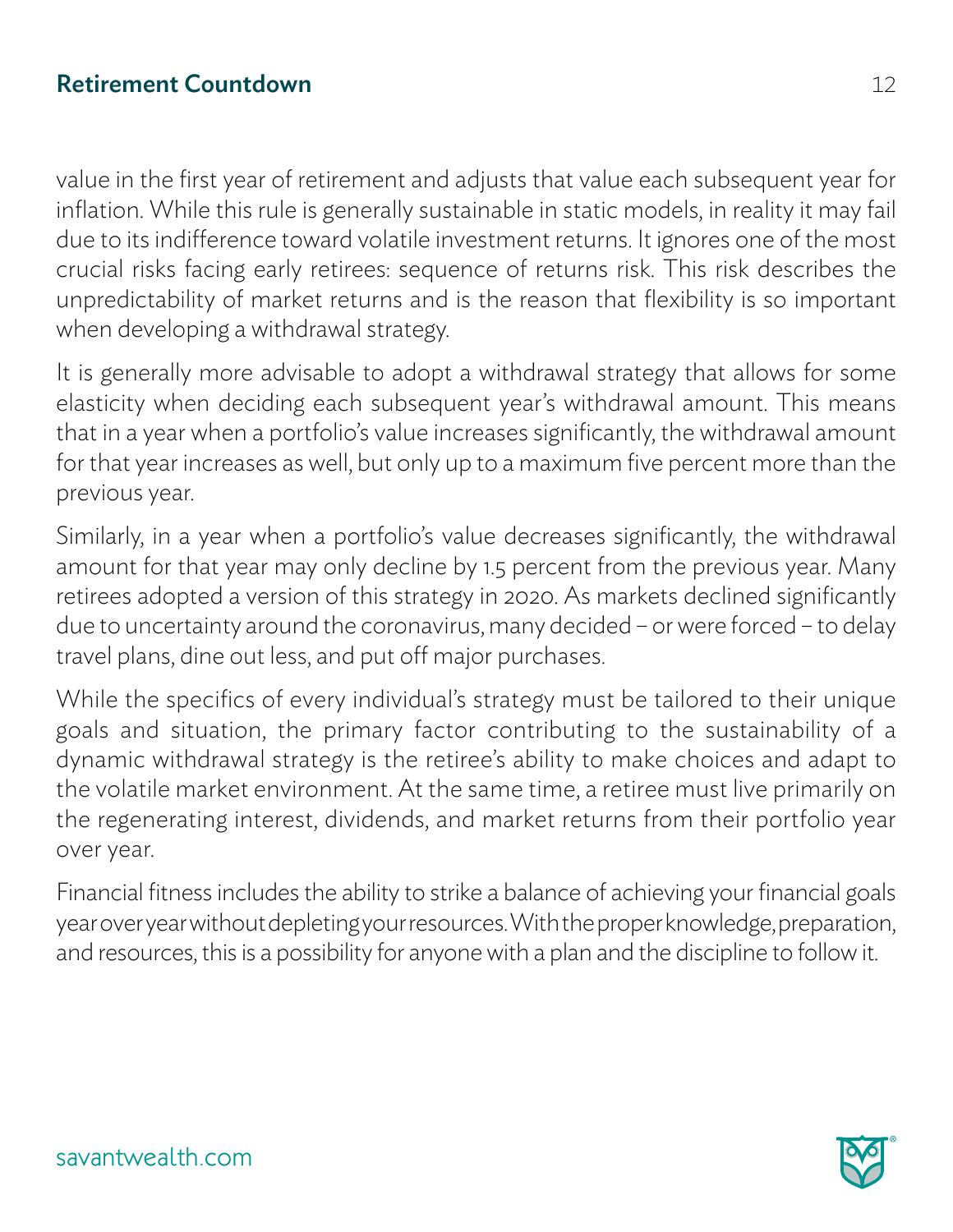#### *Sources*

*Board of Governors of the Federal Reserve System, 2017. Survey of Household Economics and Decision Making.*

*Center for Disease Control, 2019. National Vital Statistics Report, vol. 68, no. 7.* 

*Vanguard Research, 2020, From Assets to Income: A Goals-Based Approach to Retirement Spending.*

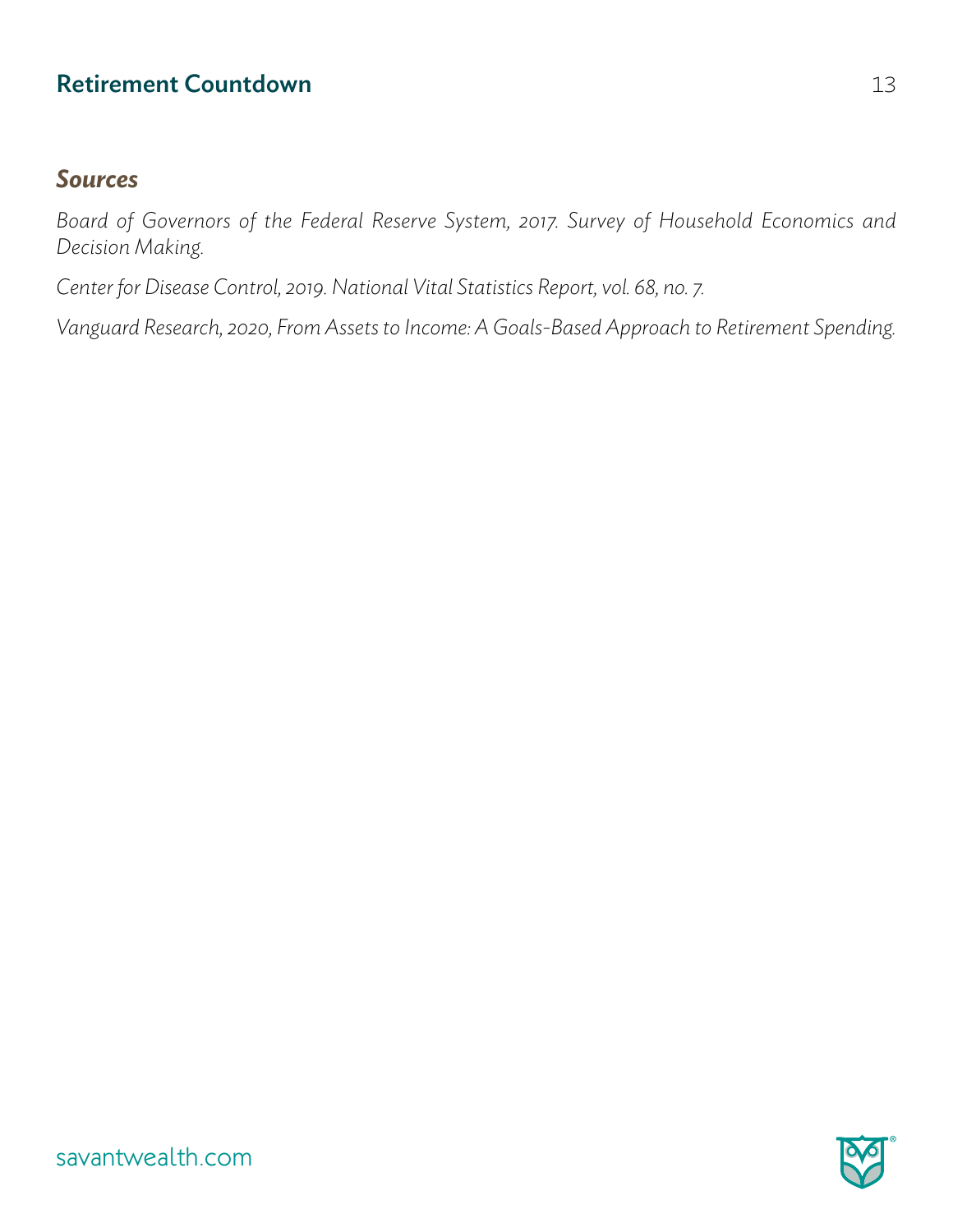## **Question Four**

## How Do I Account for Social Security, Medicare, and Taxation in Retirement?

Like it or not, you and Uncle Sam will work closely together during retirement. Taxes, Social Security, Medicare, your retirement accounts – he has a say in all of it. Learning the rules to the game is key if you want to maximize the value of every opportunity and avoid costly missteps.

There are numerous rules, elections, and key dates in your partnership. It can be very difficult to keep all of them straight. The following graphic can serve as a handy reference to clearly plot them out for you. We'll examine each in detail.



#### **Key Milestones & Action Items**



savantwealth.com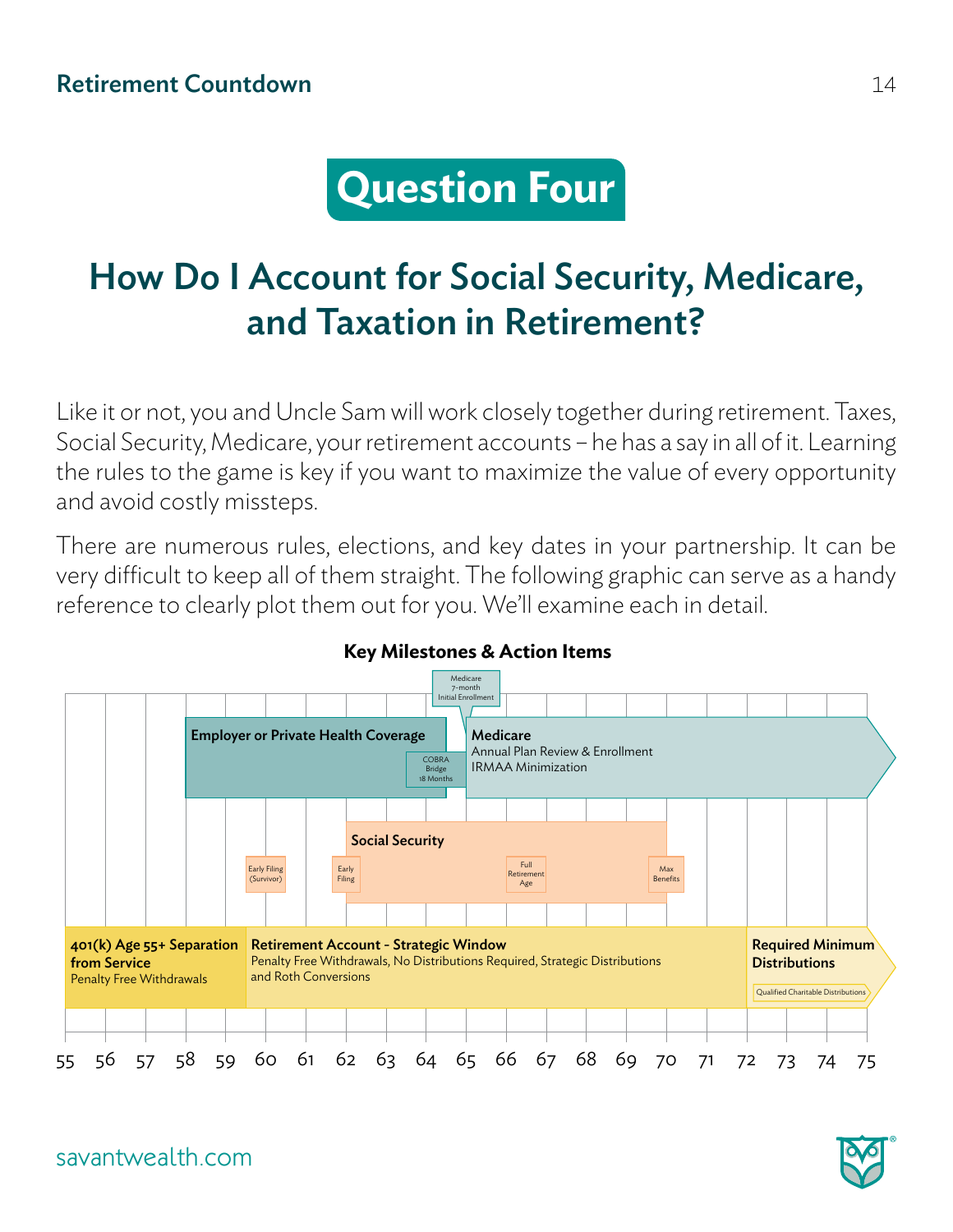#### **Retirement Accounts**

Most Americans have IRA and 401(k) accounts they use to save for retirement while also reducing their tax burden along the way. Starting at age 59½, you're allowed to take penalty-free withdrawals from your retirement accounts. But remember, penalty free does not mean tax free; distributions will be included in your taxable income. Once you can take penalty-free distributions, it might make sense to make flexible withdrawals to satisfy your cash flow needs.

In special circumstances, you can take money out of a 401(k) penalty free as early as age 55. To do this, you must separate from service with your employer after age 55 and leave your 401(k) in place with that employer. You will still need to wait until age 59½ to take penalty-free distributions from your other retirement accounts.

It may be worthwhile to consider funding or converting to a Roth IRA, which offers tax-free growth potential and tax-free withdrawals for you and your heirs (if certain requirements are met). Instead of the traditional retirement account model where you deduct the income now and pay tax on it later, the Roth is funded with aftertax dollars and is then tax free going forward. We'll talk more about the Roth vs. Traditional decision in the Taxes section.

When you reach age 72, you're required to withdraw a certain amount of money from your retirement accounts each year. That amount is called a Required Minimum Distribution, or RMD. It is calculated as a percentage of assets based on your age. The first distribution at age 72 will be about four percent of the prior year-end account balance, and the required distribution percentage will increase each year. If you're charitably inclined, a qualified charitable distribution, a direct transfer of funds from your IRA custodian to a qualified charity, may be an attractive alternative to taking an RMD. These distributions can count toward satisfying your RMD for the year if you satisfy certain rules. Instead of receiving an itemized deduction like you would with an ordinary charitable contribution, the QCD is completely excluded from your income. This means you don't have to itemize to benefit from the donation and the exclusion from

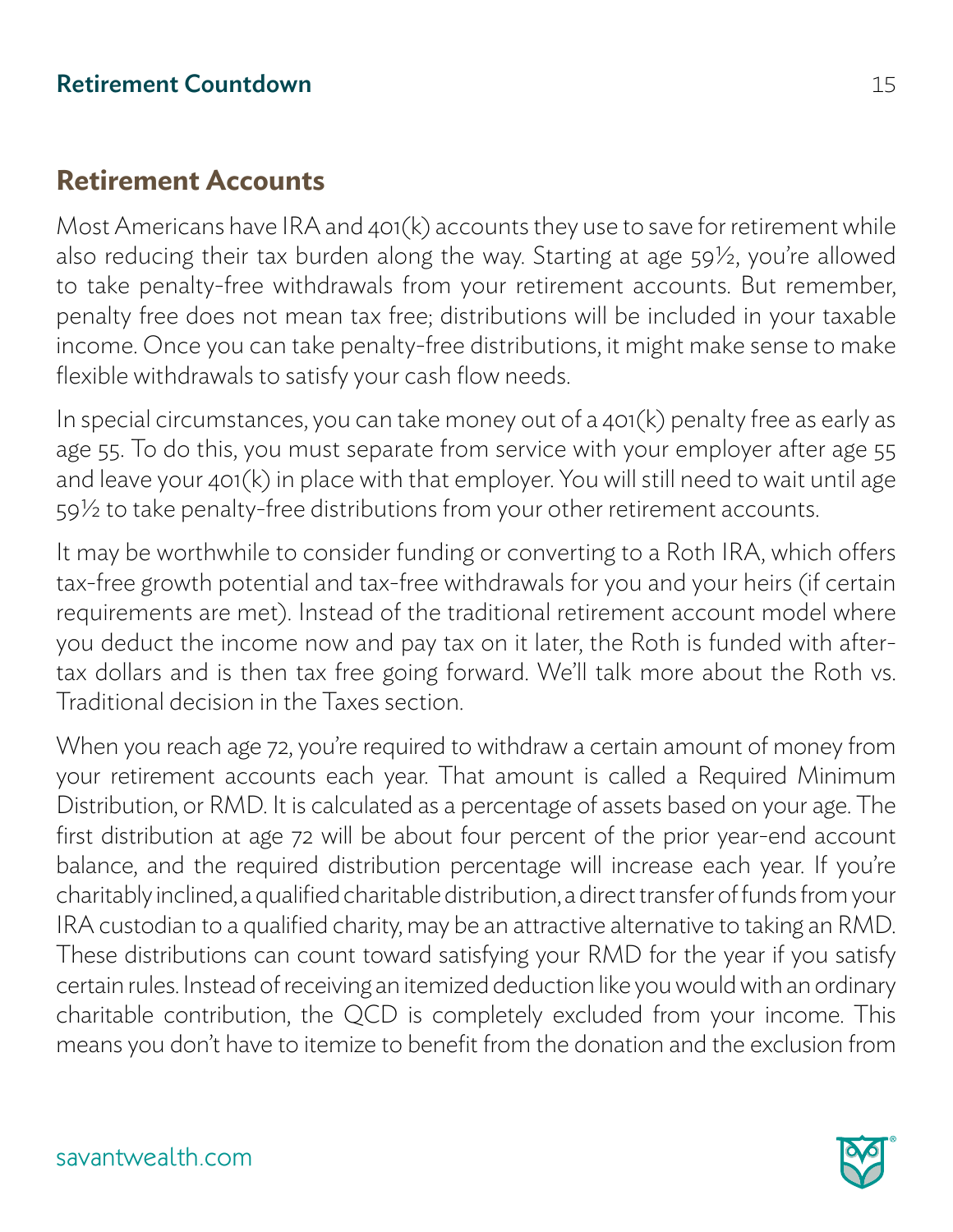income might also reduce other taxes like the Medicare Net Investment Income tax and Medicare Income-Related Monthly Adjustment Amount (IRMMA) adjustments.

#### **Social Security**

Several factors play into the decision of when to claim Social Security, including life expectancy, other sources of income, retirement age, spousal benefits, and survivor benefits. Social Security planning is critical in virtually all retirement plans because total lifetime benefits can amount to a six- or seven-figure sum. Given that importance, people need to avoid making an emotional decision or one based on simple rules of thumb. Many times, people focus on a break-even date, but it's more complicated than that. One of the things Social Security provides is a hedge against the probability that you and/or your spouse live a long time; it's not just a math equation.

On top of that, if you've been married, are currently married, or considering marriage, it's not just a single life decision. There are really two life expectancies and you'll need to sort out that dynamic. You may have a situation where the older spouse is in poor health and there's a desire to claim early. It may make more sense to defer claiming Social Security and max out spousal benefits and survivor benefits for the younger spouse. When we look at the statistics, there are three ages that the majority of Social Security benefit claims happen – age 62, at age 65, and at retirement. There's nothing strategic about those points in time. To make the most of your benefits, you'll need to think more strategically. Think about Social Security in conjunction with your spouse and the rest of your financial life.

Full retirement age, or FRA, is the age when you are entitled to 100% of your Social Security benefits, which are determined by your lifetime earnings. You can file as early as 62, but FRA is usually between 66 and 67. Social Security benefits generally max out at age 70.

If you defer your claim beyond FRA, benefits will increase by about 8% per year. This can provide a big boost to your long-term retirement cash flow. Claiming benefits before FRA will reduce them by 6-7% per year. Both the reduction and increases will impact your benefit for the remainder of your lifetime.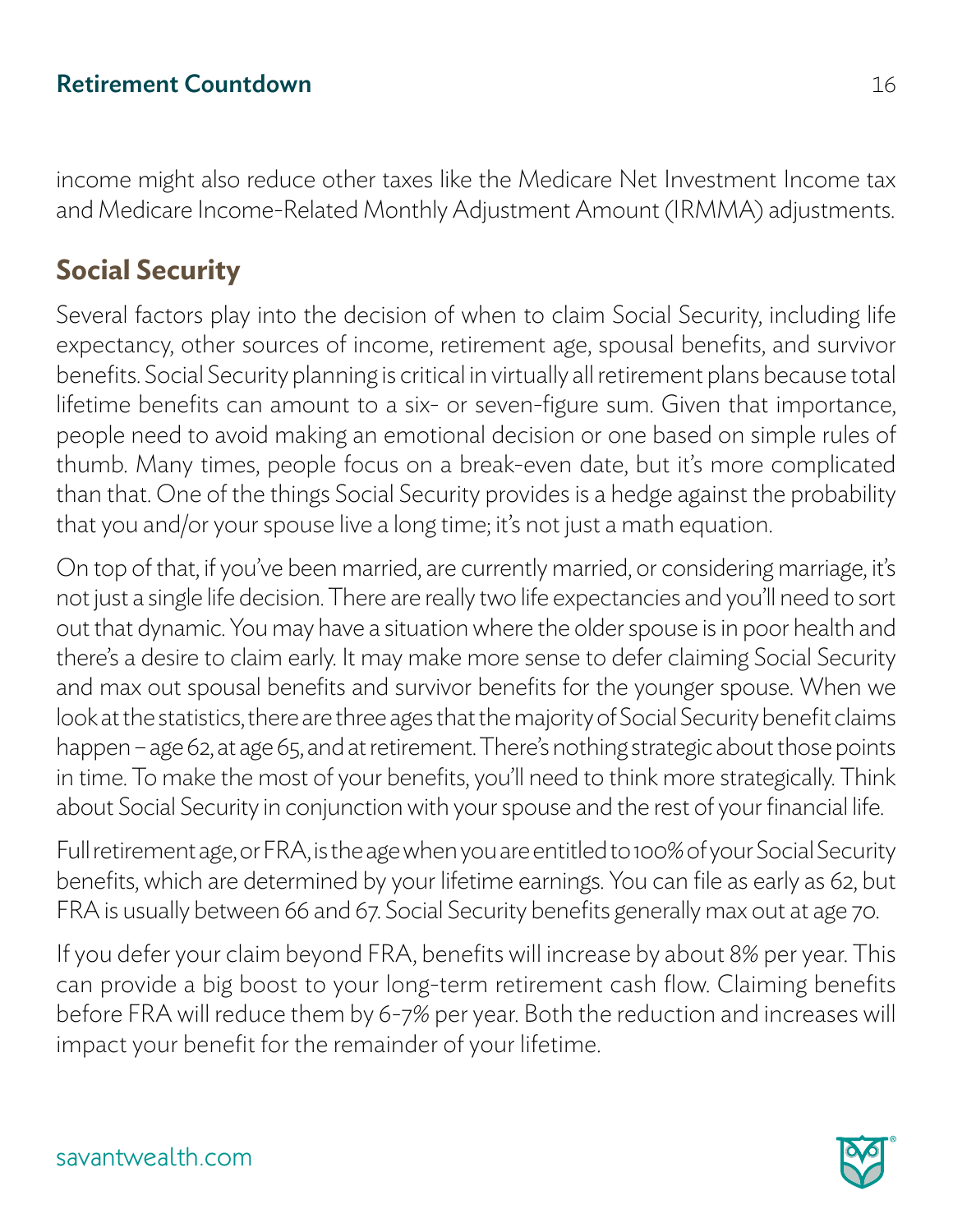Married couples will be entitled to spousal benefits. You are not able to claim both a spousal benefit and your own retirement benefit; your benefit will essentially be the higher of the two. A spousal benefit is based on 50% of your spouse's FRA benefit and can be reduced further if you claim prior to your own FRA. Deferring spousal benefits beyond FRA will not provide any further benefit increases.

Divorcees can claim ex-spousal benefits if the marriage lasted at least 10 years, they are at least age 62, and remain unmarried. Your ex-spouse is not impacted in any way by that claim. If your spouse (or ex-spouse of 10+ years) has passed away, you will be entitled to survivor benefits.

#### **Medicare**

Enrollment begins three months before the month of your 65th birthday and ends three months after. It is critical to evaluate your initial enrollment decision, as there may be penalties and lifetime consequences if you do not enroll properly. Consult with a reputable and recommended insurance agent. Their commissions are typically built into premiums whether or not you use an agent, so it is no added cost to you. If you are still working at age 65, it is critical to coordinate your initial Medicare enrollment with your employerprovided health care. If you retire before age 65, consider your options for building a bridge to Medicare using private insurance, an Affordable Care Act plan, or COBRA.

Medicare contains multiple components, or parts.

- **Part A:** Hospitalization coverage (\$0 premiums)
- **• Part B:** Medical coverage (\$148.50 monthly premium in 2021 + IRMAA)
- **• Part D:** Prescription coverage (premium varies, \$42 national average); participants in Parts A and B can round out their coverage with one of the below options:
- **•** Medicare Advantage Plan: Sometimes referred to as Part C. Typically \$0 premium with a regional HMO or PPO network. Part D may be included with no additional premium.

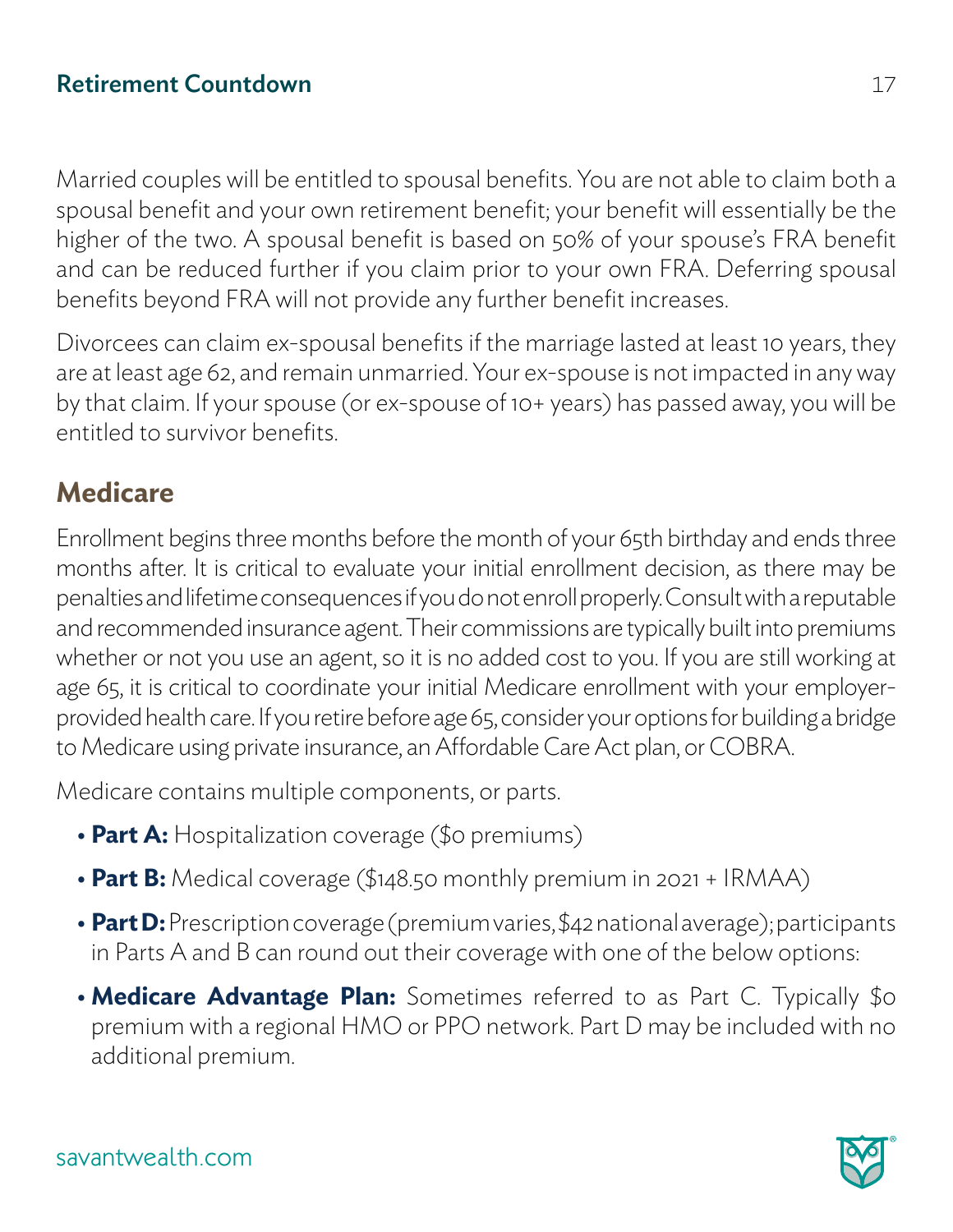**• Medicare Supplement Plan:** Additional monthly premiums required. Accepted anywhere in the country that accepts Medicare. Part D is not included. Your Medicare Parts B and D premiums are subject to increases called Income-Related Monthly Adjustment Amounts (IRMAA). As you cross certain income thresholds, you will see your Medicare premiums increase. Because these increases are not phased in, going just \$1 over a threshold could increase your premium by thousands of dollars per year. Pay careful attention each year to your Modified Adjusted Gross Income (MAGI), from which the IRMAA calculation is based. Your income from your tax return two years prior will generally be the figure referenced for your IRMAA calculation.

#### **Income-Related**

|                                            | <b>Income-Related Monthly Adjustment Amount (IRMAA)</b><br>Your 2019 Modified-Adjusted Gross Income (MAGI) your 2021 IRMAA | <b>Your Monthly</b><br><b>Part B Premium</b><br>(in 2021) | <b>Your Monthly</b><br><b>Part D Premium</b><br>(in 2021) |                                |
|--------------------------------------------|----------------------------------------------------------------------------------------------------------------------------|-----------------------------------------------------------|-----------------------------------------------------------|--------------------------------|
| <b>File individual</b><br>tax return       | File joint tax return                                                                                                      | File married &<br>separate tax return                     |                                                           |                                |
| \$91,000 or less                           | \$182,000 or less                                                                                                          | \$91,000 or less                                          | \$170.10                                                  | your plan premium              |
| above \$91,000<br>up to \$114,000          | above \$182,000<br>up to \$228,000                                                                                         | Not applicable                                            | \$238.10                                                  | \$12.40<br>+ your plan premium |
| above \$114,000<br>up to \$142,000         | above \$228,000<br>up to \$284,000                                                                                         | Not applicable                                            | \$340.20                                                  | \$32.10<br>+ your plan premium |
| above \$142,000<br>up to \$170,000         | above \$284,000<br>up to \$340,000                                                                                         | Not applicable                                            | \$442.30                                                  | \$51.70<br>+ your plan premium |
| above \$170,000 and<br>less than \$500,000 | above \$340,000 and<br>less than \$750,000                                                                                 | above \$91,000 and<br>less than \$409,000                 | \$544.30                                                  | \$71.30<br>+ your plan premium |
| \$500,000 or above                         | \$750,000 and above                                                                                                        | \$409,000 or above                                        | \$578.30                                                  | \$77.90<br>+ your plan premium |

https://www.medicare.gov/

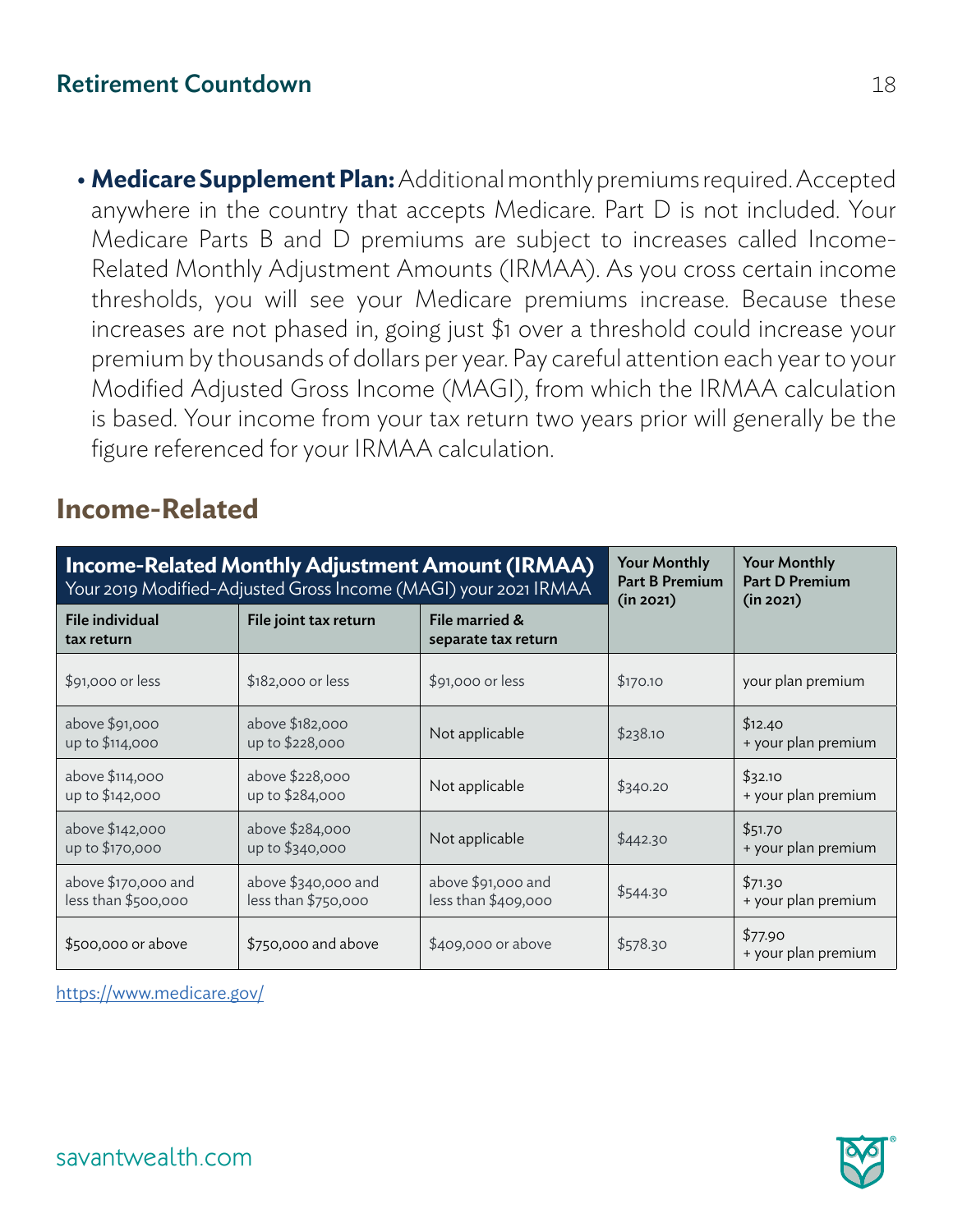#### **Taxes**

When it comes to paying taxes and saving for retirement, you can either pay now or pay later. The important thing is to keep a long-term focus on your taxes. It's not just about the bottom line on this year's tax return, but the cumulative amount over several years.

Many people worry about healthcare expenses in retirement, but taxes could become your largest expense if you don't have a strategy for managing them. The most fundamental strategy is to minimize lifetime taxes by looking for high points, low points, and the equilibrium.



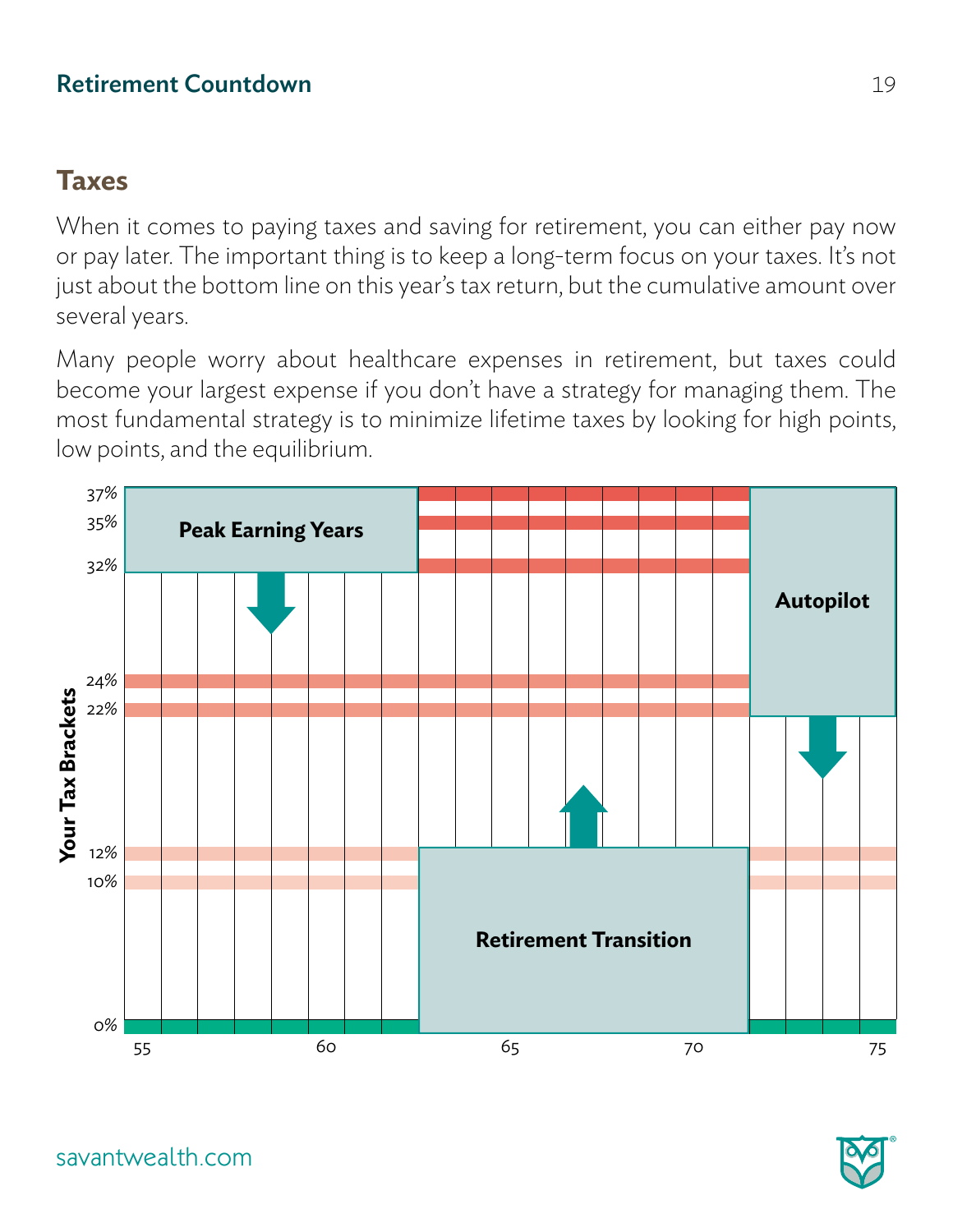In the illustration on the previous page, you'll notice that there are four tax zones: high, medium, low, and zero. Along your retirement timeline there are three typical phases: peak, transition, and autopilot. Forecasting your income and assets into the future can help estimate what tax zones you'll encounter in the various stages of retirement. Determining your long-term autopilot tax zone will help you make informed decisions about tax strategy in the preceding years.

During years when tax brackets are relatively high, you'll want to focus on maxing out your deductions and deferrals to lower your income. Traditional retirement accounts and deferred compensation are the primary mechanism for deferring income. Large deductions, like charity, are also most valuable to you in these high-bracket years.

When tax brackets are relatively low, you can increase your recognition of income through Roth conversions, IRA distributions, and gain harvesting. You'll want to forecast your autopilot rates and fill up any brackets below that level. Deferring Social Security during the retirement transition can have the added benefit of freeing up even more space for strategic income recognition prior to age 70.

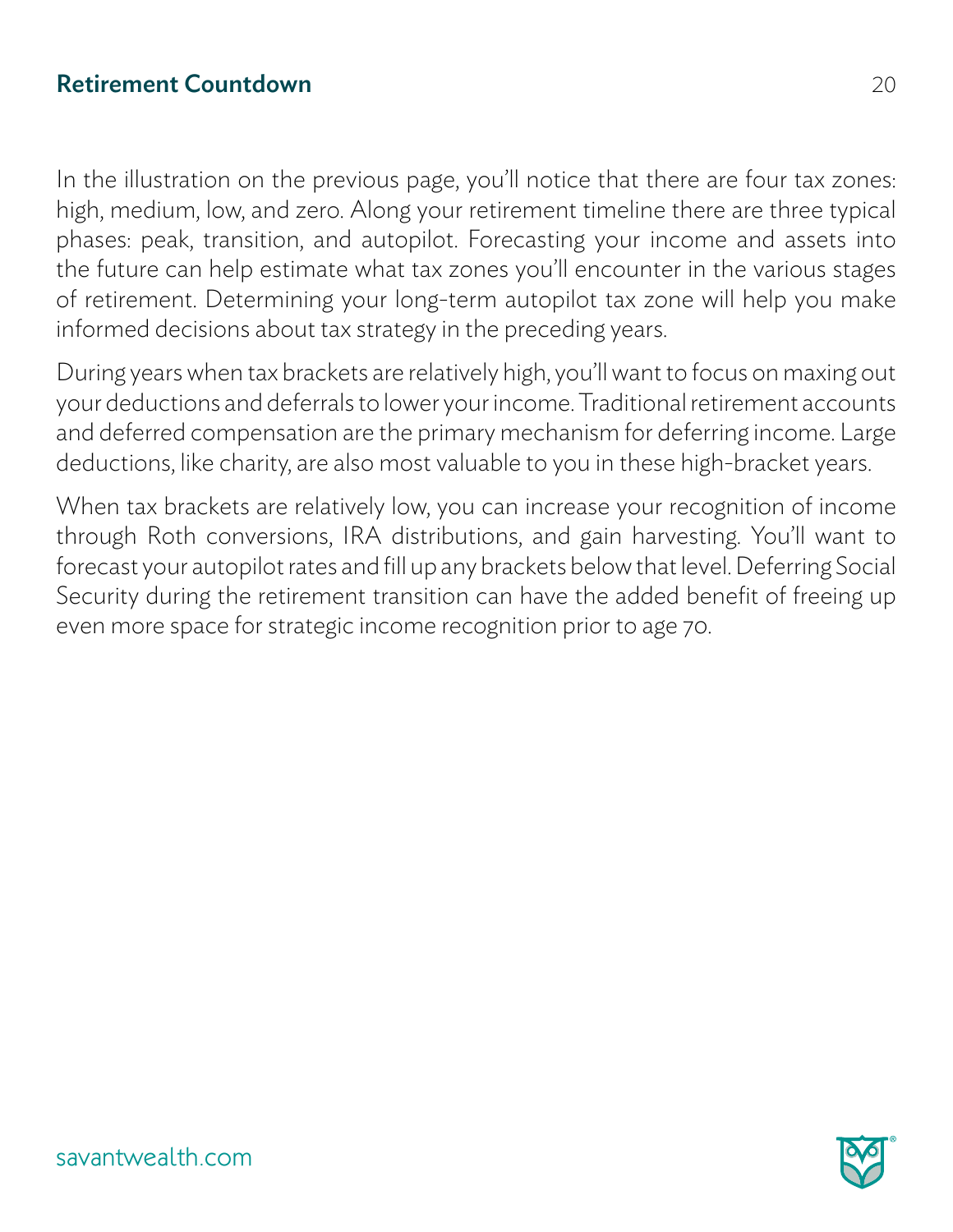## **Question Five**

### How Do I Plan for Healthcare Costs?

According to [a recent study by Fidelity Investments](https://www.fidelity.com/viewpoints/personal-finance/plan-for-rising-health-care-costs), the average total costs of healthcare for a retired couple ages 65 and living until ages 85/87 will be \$285,000.<sup>1</sup> When people think about their retirement goals, they often overlook the expenses associated with maintaining their health. Being aware of your options and how you can fund this goal in retirement can help mitigate the possibility of having to give up your current lifestyle.

#### **1) Know your Health Insurance Options**

What are your options for health care in retirement? The obvious answer is Medicare. But what exactly do you get when you sign up for Medicare? There are four parts to Medicare – Parts A, B, C, and D.

- **• Part A (Original Medicare)** covers hospital care, most skilled nursing facilities, and hospice/home health services. If you previously paid more than 40 quarters of Medicare payroll tax while working, Part A is premium free.
- **• Part B (Original Medicare)** covers doctor visits, clinical lab services, outpatient and preventive care, screenings, surgical fees/supplies, and physical and occupational therapy. The premiums for Part B are based on your Modified Adjusted Gross Income (MAGI) reported on your tax return from two years ago.
- **• Part C (Medicare Advantage)** combines parts A and B and can also include prescription drug coverage. The premiums are based on the type of plan you choose and what is covered by the plan.
- **• Part D (Prescription Drug Plan)** covers your prescriptions. These premiums are also based on your MAGI as reported on your tax return from two years ago.

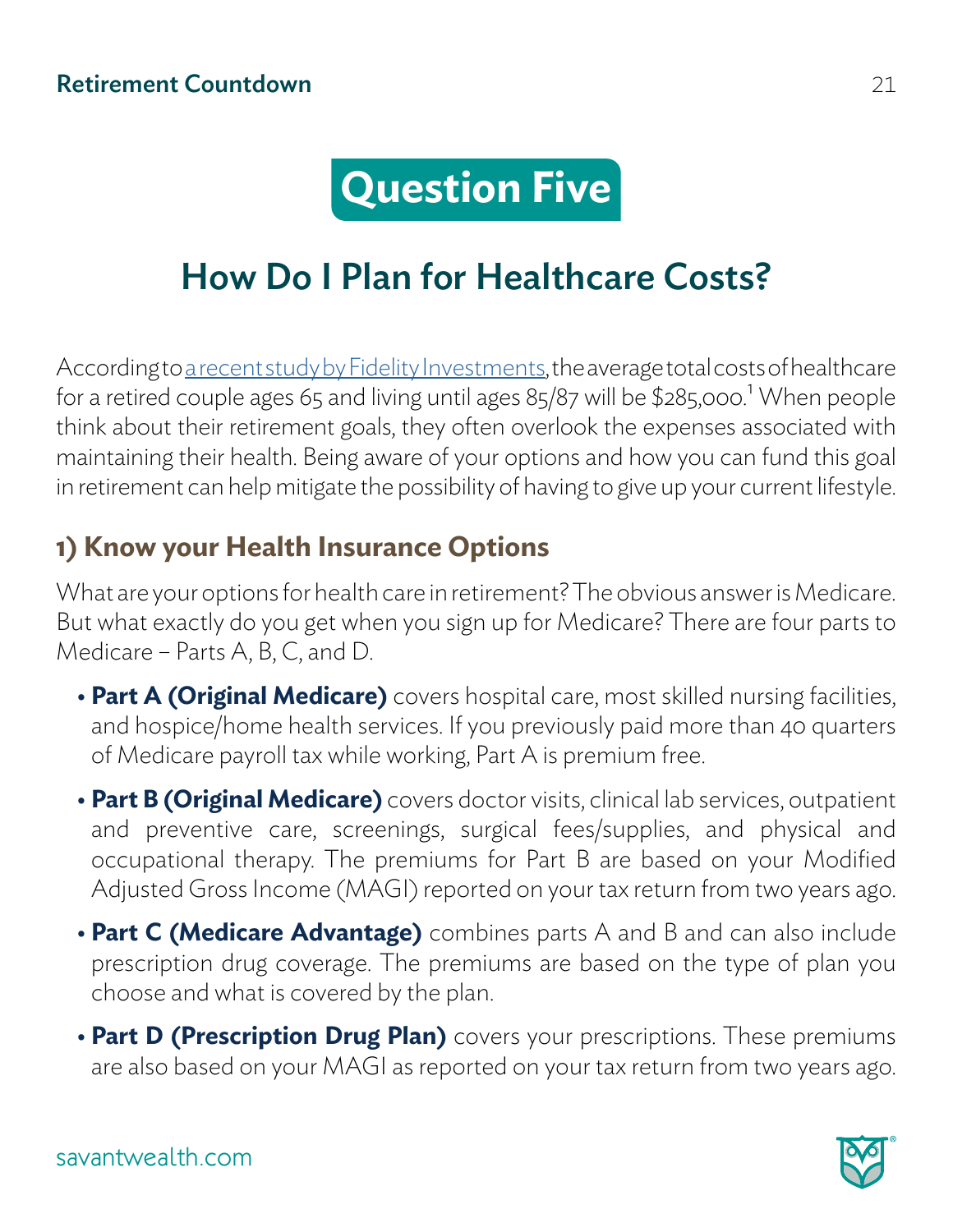You may need other types of insurance during retirement besides Medicare to help cover the costs of unexpected events. A previous employer or union may offer retirees a health insurance plan that supplements Medicare coverage.

Another option to consider is a Medicare Supplement Insurance policy, also known as Medigap. This type of health insurance is purchased through a private company and can help pay for out-of-pocket costs not covered by the Medicare plans above (such as copayments, coinsurance, and deductibles).

**Be aware:** There is a six-month open enrollment period in which you can apply for a Medicare policy. If you miss this deadline, there is no guarantee your application for insurance will be accepted, and your premiums may also be higher.

#### **2) Calculate the Costs of Health Care**

As mentioned above, your Medicare premiums for Parts B and D are based on your MAGI as reported on your tax return from two years ago. The various brackets can be found [here for Part B](https://www.medicare.gov/your-medicare-costs/part-b-costs) and [here for Part D.](https://www.medicare.gov/drug-coverage-part-d/costs-for-medicare-drug-coverage/monthly-premium-for-drug-plans) Proactively planning for these brackets can help mitigate the costs of Medicare premiums paid in the future.

When determining the costs of other, supplemental insurance plans, be sure to review what the policies cover (and do not cover) to accurately figure your total health care expenses. The cost of a Medigap policy depends on your age and where you reside. Typically, the range is \$1,800 to \$2,500 in annual premiums. Other costs usually overlooked are the out-of-pocket expenses associated with copays, dentistry, and eye care. If these are not covered or reimbursed by your health insurance, they can add up quickly and dip into your spending budget.

#### **3) Plan Ahead for the Long Term**

Ensuring you have enough saved for your retirement, along with planning for longterm health costs, can seem burdensome at first. Fortunately, there are multiple

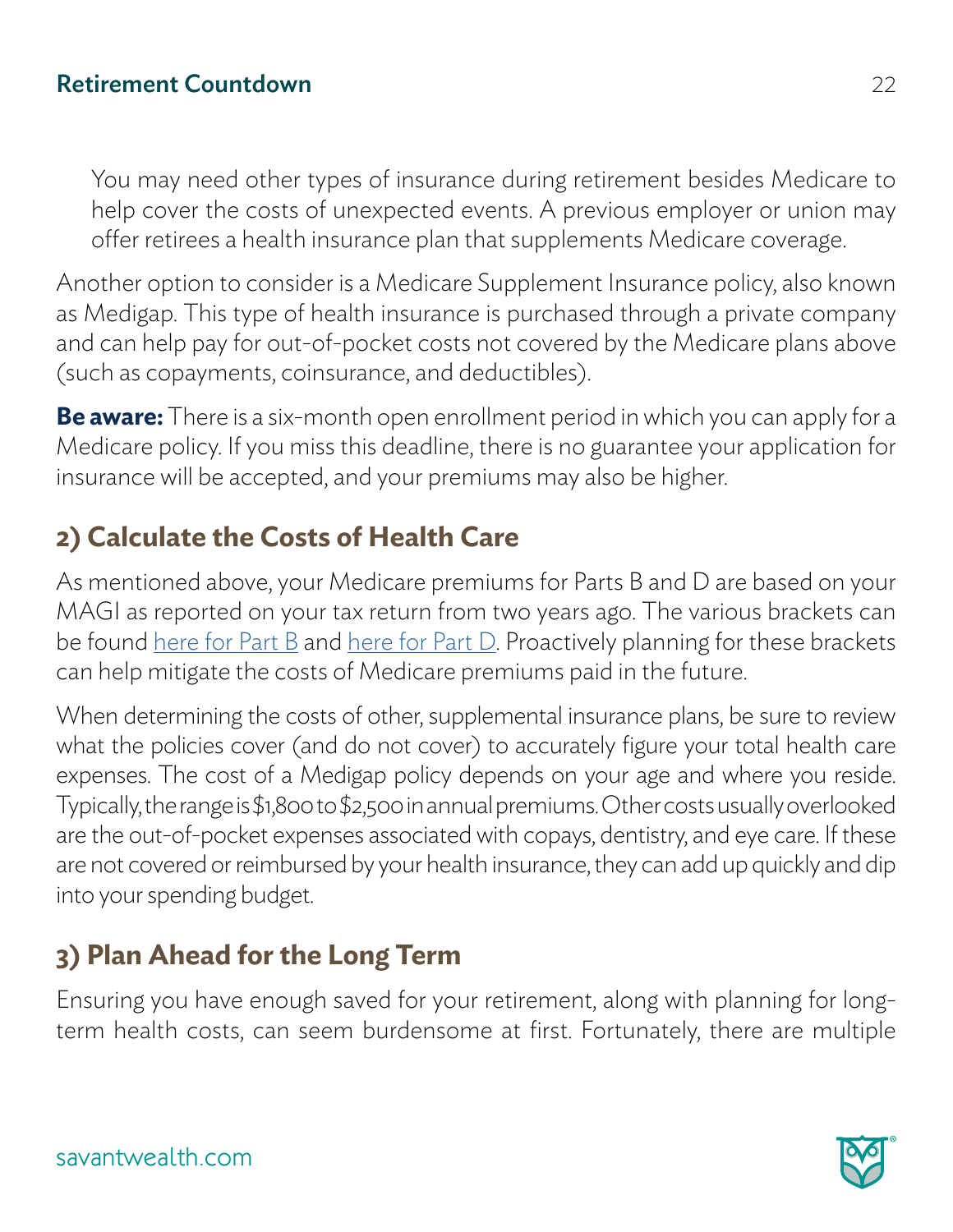savings and planning alternatives to help when it comes to your health care. One option is a health savings account (HSA), which can be funded with pre-tax dollars.

If used for qualified medical expenses, the funds can be withdrawn tax free as well. When estimating your retirement spending, remember to include health care costs, so as not to underestimate how much you will need to save for your ideal future. Other items to consider may be whether you have enough saved up for a potential nursing home stay, and if a long-term care insurance plan is needed.

With the right set of health care tools in the toolbox, you should not have to give up your other retirement goals. Every individual's situation is different, and meeting health care costs in retirement can be done in a variety of ways. Be sure to discuss all your goals with your financial advisor and how the different options available can help you reach them.

<sup>1</sup>Fidelity's 2019 Survey is based on an average life expectancy of 85 for males and 87 for females.

#### *Sources:*

*https://www.fidelity.com/viewpoints/personal-finance/plan-for-rising-health-care-costs*

*https://www.medicareinteractive.org/get-answers/medicare-basics/medicare-coverage-overview/ original-medicare*

*https://www.medicare.gov/find-a-plan/staticpages/learn/how-insurance-companies-price-policies. aspx*

*https://www.medicare.gov/your-medicare-costs/costs-at-a-glance/costs-at-glance.html*

*This is intended for informational purposes only and should not be construed as personalized financial advice. Please consult your financial professional regarding your unique situation.*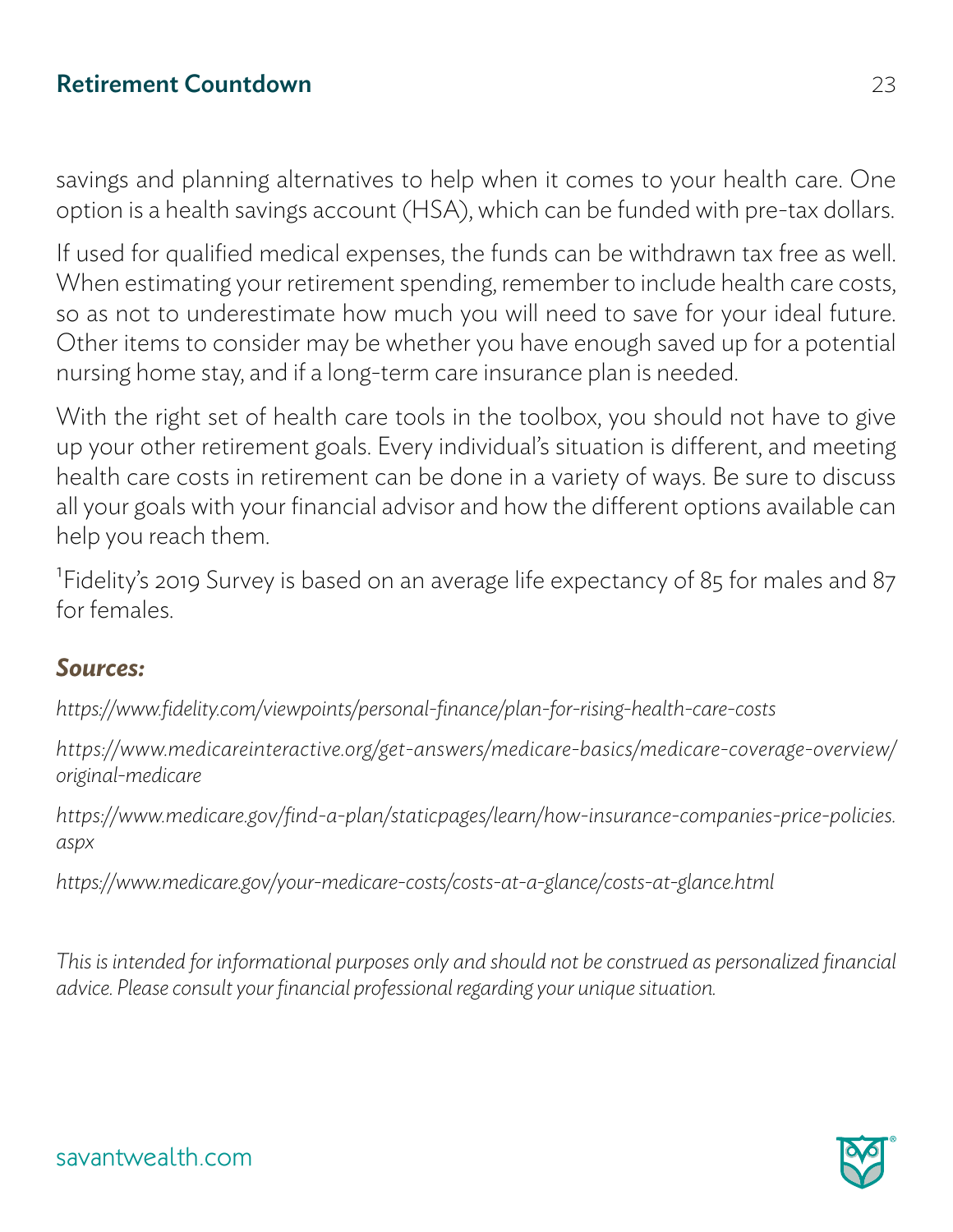## **Question Six**

## Should I Consider Hiring a Financial Advisor?

Finding a financial advisor who you can trust and is a good fit can be a daunting task. First of all, the term "financial advisor" is quite ambiguous and inconsistent because the job title can change depending upon the firm just as the roles and responsibilities can vary. The landscape can become so confusing that some people give up searching for a financial advisor before they even begin.

#### **What is a Financial Advisor?**

To help ease you into this process, let's start with the definition of a financial advisor. A financial advisor's job is to listen to their clients, understand their financial objectives and goals, and work with them to identify strategies that will likely move them closer to their goals. Strategies include, but are not limited to, investment management, tax planning, wealth transfer, and financial planning.

While definitions are helpful, they can be dull and boring. Here's a list of some of the less obvious roles financial advisors play:

- **•** Behavioral Coach
- **•** Sounding Board
- **•** Cheerleader
- **•** Asset Organizer
- **•** Trail Guide/Navigator

There are other roles, but hopefully this demonstrates the point that financial advisors go beyond making investment recommendations.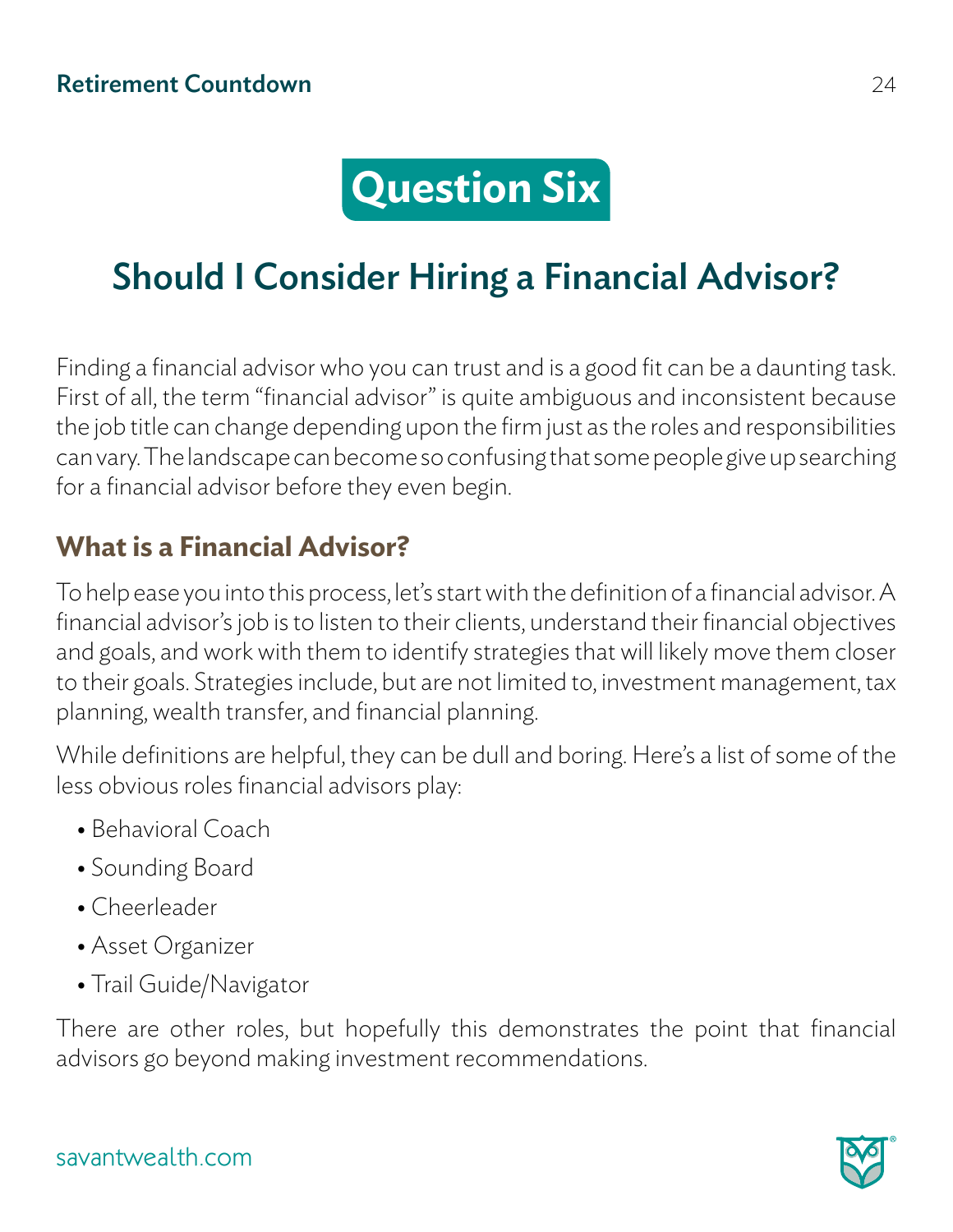#### **Do Your Research**

If you are reading this and thinking, "I could benefit from having a financial advisor," then we encourage you to do some research and try not to hire the first advisor who comes up in your Google or social media search.

A great place to start is with your own network of friends and family members by asking for recommendations. Scroll through your LinkedIn profile and you will quickly learn that you are connected with lots of folks in the personal finance space. Their titles may range from financial consultant to wealth manager and their approach to working with clients can vary just as much as their job titles.

Before committing to move forward with any personal finance professional, it's important to do your research and find out more about the person you are talking to and the firm they represent. We recommend asking the following questions to better understand their values as an advisor and business model.

- **•** How are you compensated?
- **•** Are you a fiduciary?
- **•** What are your certifications?
- **•** What are my all-in costs?
- **•** How will our relationship work? How often will we meet?
- **•** What is your investment philosophy?
- **•** How do you measure and evaluate investment performance?

This is by no means an all-inclusive list of questions to ask potential financial advisors. If you are interested in talking with or interviewing a financial advisor, take some time to add your own questions to this list.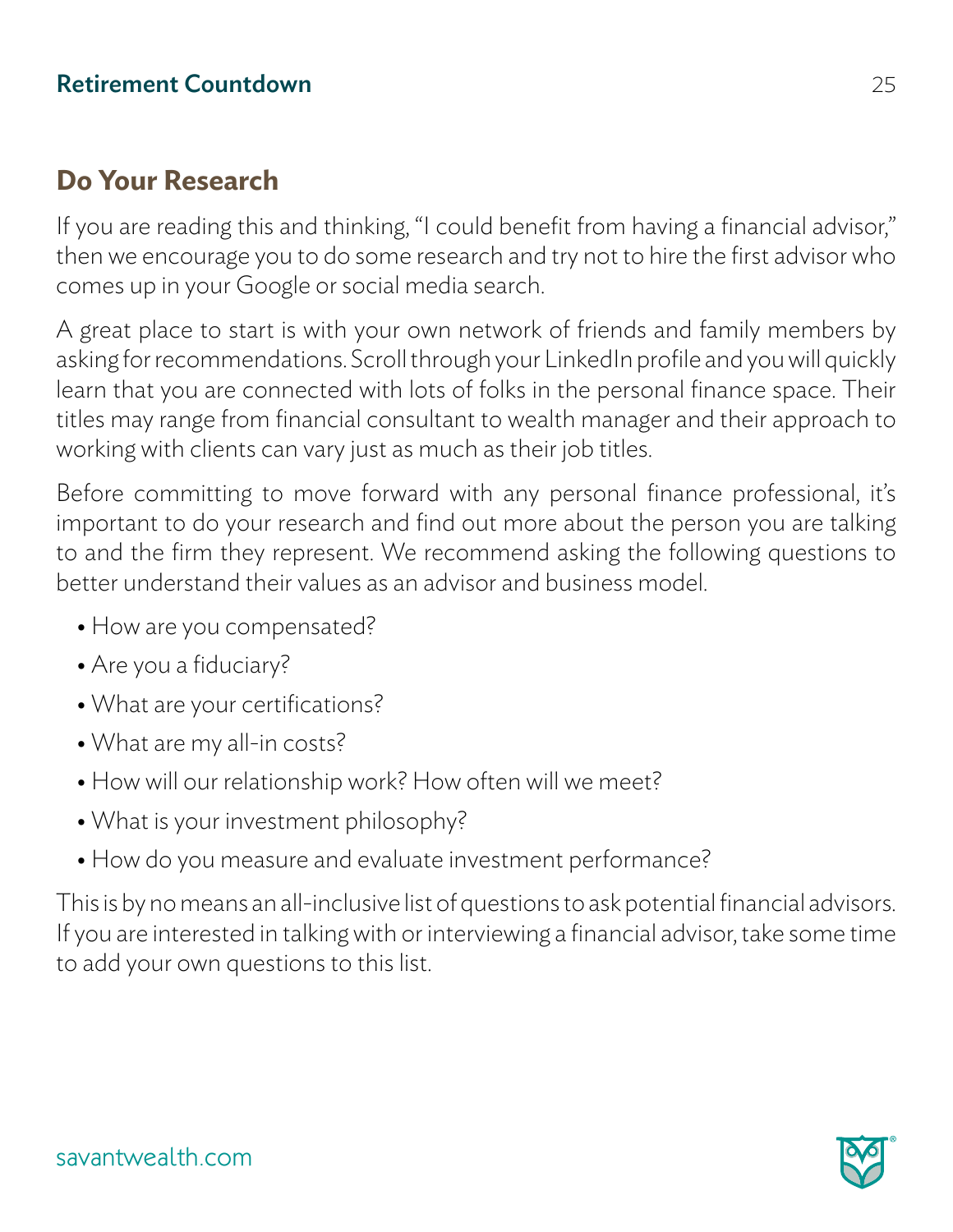#### **What Now?**

If you've decided to hire a financial advisor and have narrowed down your search to a couple candidates, the next step is to start talking. Usually, this meeting is called a discovery meeting. If it's done well, the advisor will spend most of the meeting asking you thought-provoking questions about your life and goals.

During this conversation, the advisor will learn more about your values, financial goals, family, and current financial situation. The information gathered from the conversation will be used to create a comprehensive financial plan that the advisor will present at the next meeting. As the potential client, it's very important to be open and honest about all the financial aspects of your life.

Following these steps to hire a financial advisor will save you time and deliver more peace of mind. Finding a good match is a process and when done right, takes time and requires honest and open communication.

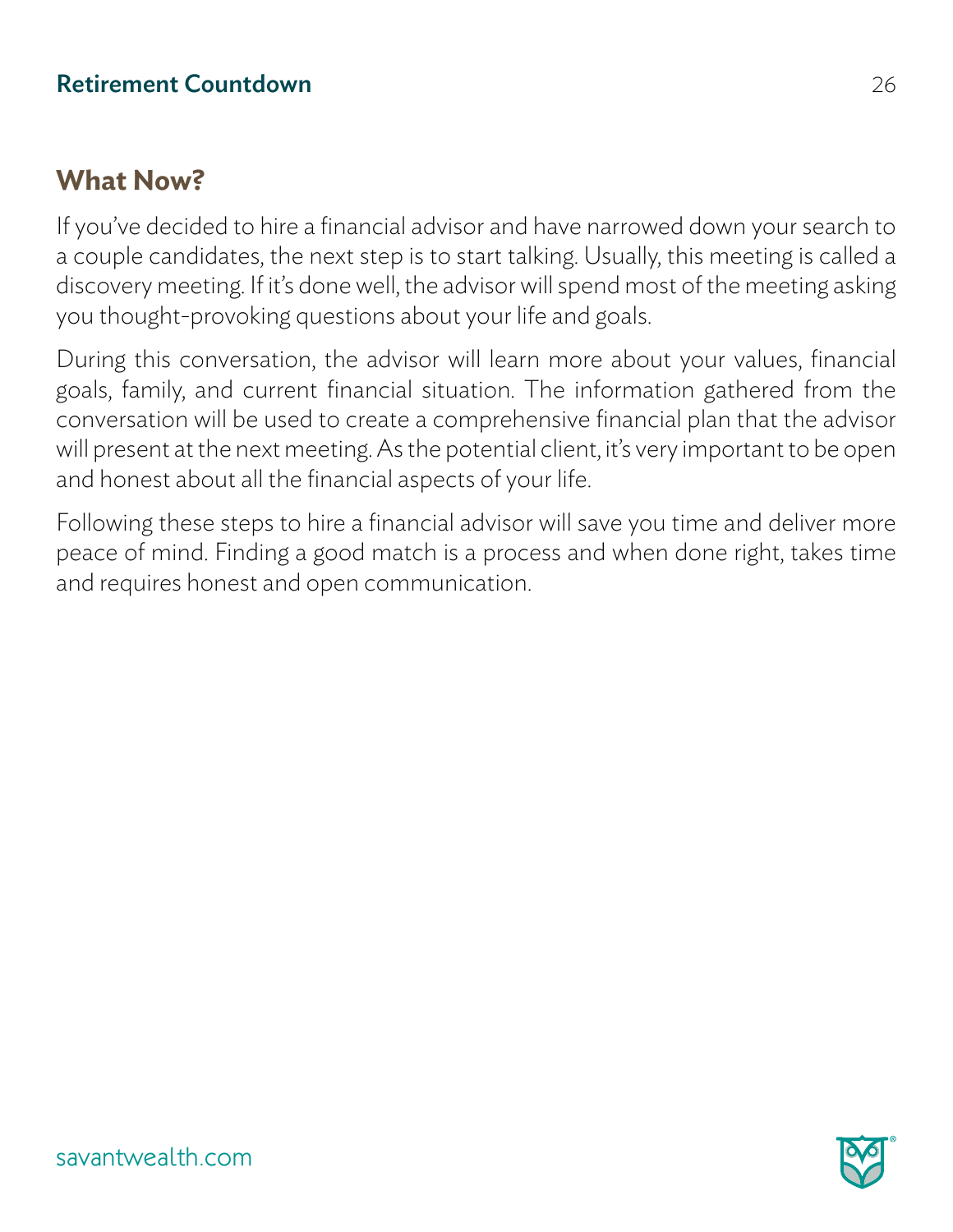

## What should I do next?

Now that you have examined your retirement from multiple angles and asked yourself a variety of thought-provoking questions, what's next?

The first step we suggest is that you put the details of your retirement plan on paper using our Retirement Workbook on the next few pages. This will allow you to begin to see the big picture of how the various pieces fit together. If you decide to work with a professional advisor, this will also be a great way to show them all the critical elements of your financial life in one place.

Our second suggestion is that you get an assessment of your overall financial health. Much like an annual physical from your family doctor, Savant's Ideal Futures Financial Health Assessment<sup>sm</sup> is an exercise that provides you an objective and wide-ranging audit of your current financial health. It helps prioritize the aspects of your financial situation that need attention so you can create a plan of action.

*What Should I Do Next?*

TAKE THE ASSESSMENT<br>savantwealth.com<br>Savantwealth.com

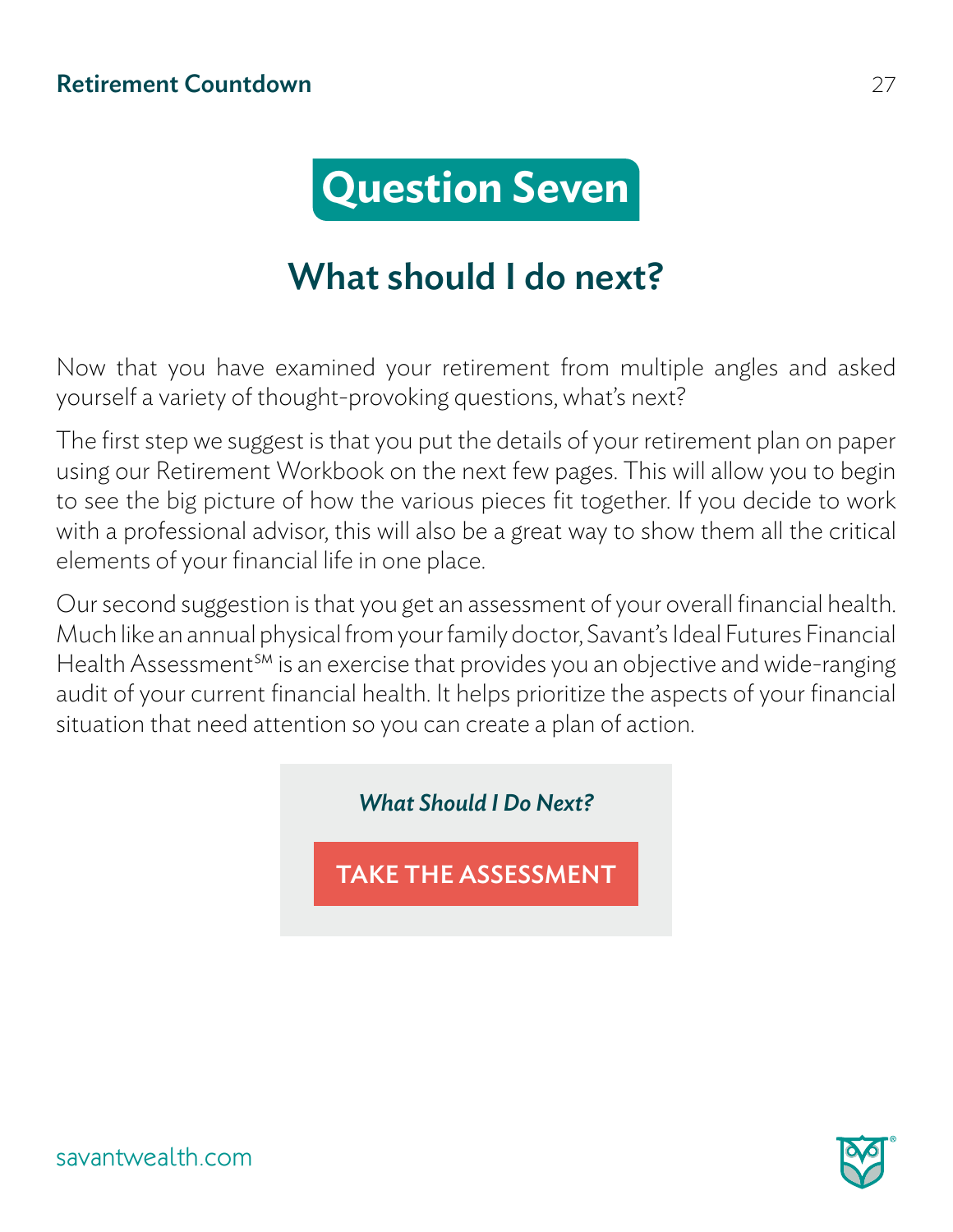|                                          | Client | Co-Client |
|------------------------------------------|--------|-----------|
| Name                                     |        |           |
| Date of Birth                            |        |           |
| Annual Gross Wages                       |        |           |
| Employee Retirement Plan Contributions % |        |           |
| Employer Retirement Plan Contributions % |        |           |
| IRA / Roth IRA Contributions             |        |           |
| Other Savings Contributions              |        |           |

#### Retirement Age and Living Expense

When would you like to retire? Enter your Target Retirement Age. Then, indicate your living expense amount.

|                                                         | Client $(e.g., age 65)$ | $Co$ -Client (e.g., age 65, together) |  |  |  |
|---------------------------------------------------------|-------------------------|---------------------------------------|--|--|--|
| At what age would you like to retire?                   |                         |                                       |  |  |  |
| Estimated Monthly Expenses (not including income taxes) |                         |                                       |  |  |  |

*Note: Please see budget worksheet at end of workbook.*

#### Lifestyle Goals

Lifestyle Goals are above and beyond what you need to pay for basic expenses. Rate the importance of each Goal on a scale of 10  $\leftrightarrow$  1. This will identify your goals by Needs (10, 9, 8), Wants (7, 6, 5), and Wishes (3, 2, 1).

| <b>Most Common Goals</b> |                  |                | <b>Other Goals</b>    |              |
|--------------------------|------------------|----------------|-----------------------|--------------|
| Car                      | College          | Wedding        | New Home              | Celebration  |
| Travel                   | Home Improvement | Major Purchase | <b>Start Business</b> | Provide Care |
| Health Care              | Gift or Donation | Leave Beguest  | Private School        |              |

| Importance<br>High Low | Description |      | Start        |        |        | Target | How Often | How Many |
|------------------------|-------------|------|--------------|--------|--------|--------|-----------|----------|
| $10 \leftrightarrow 1$ |             | Year | $\mathsf{C}$ | Co     | Both   | Amount |           | Times    |
|                        |             |      | $\Box$       | $\Box$ | $\Box$ |        |           |          |
|                        |             |      | $\Box$       | $\Box$ | $\Box$ |        |           |          |
|                        |             |      | ❏            | $\Box$ | $\Box$ |        |           |          |
|                        |             |      | $\Box$       | $\Box$ | $\Box$ |        |           |          |
|                        |             |      | $\Box$       | $\Box$ | $\Box$ |        |           |          |
|                        |             |      | $\Box$       | $\Box$ | $\Box$ |        |           |          |
|                        |             |      | $\Box$       | $\Box$ | $\Box$ |        |           |          |
|                        |             |      | $\Box$       | $\Box$ | $\Box$ |        |           |          |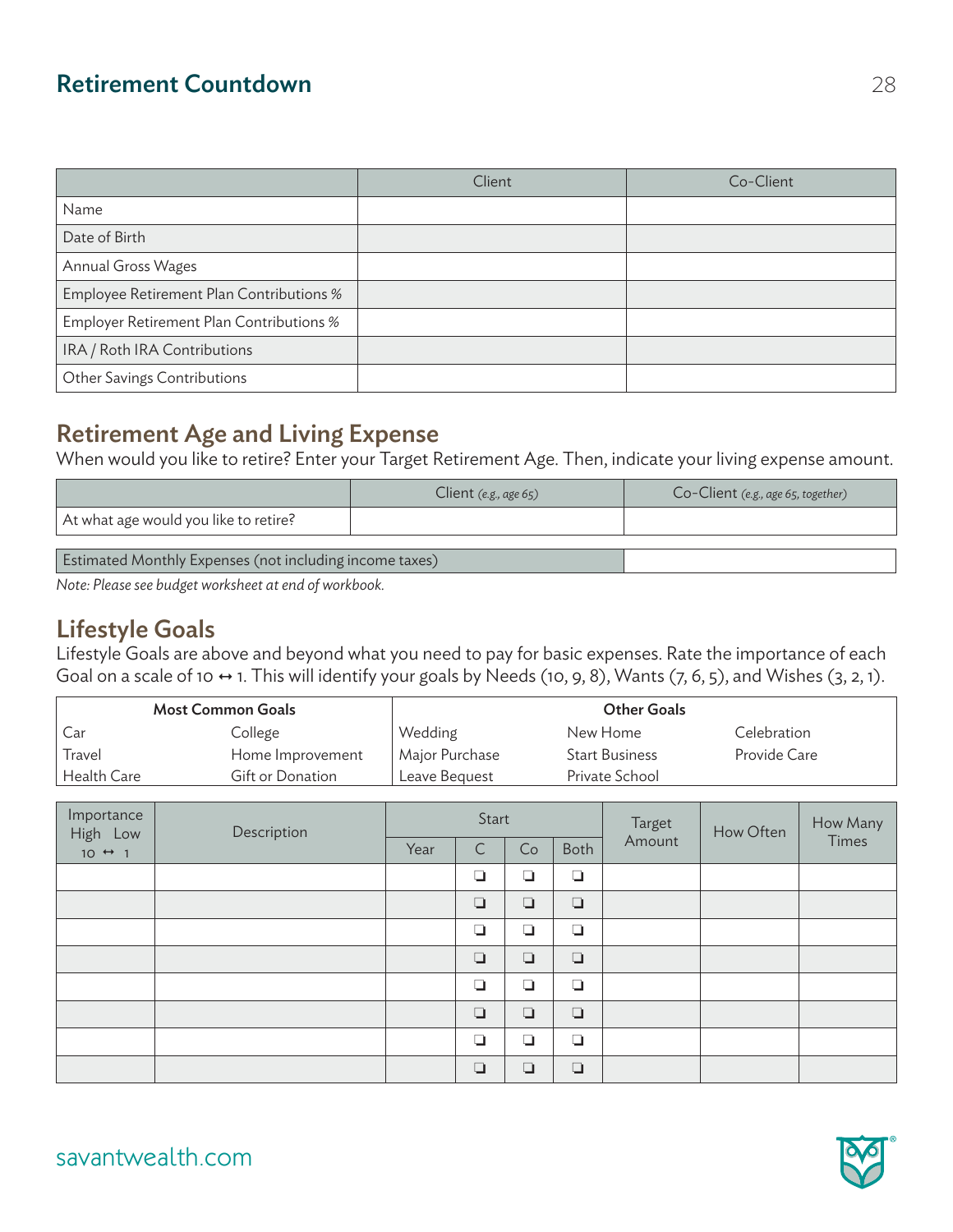#### Social Security Benefits *(May also attach statement)*

|                                                | Client     |  |                                                                           |  | Co-Client |
|------------------------------------------------|------------|--|---------------------------------------------------------------------------|--|-----------|
| Will you receive benefits in the future?       | $\Box$ Yes |  | $\Box$ No $\Box$ Receiving Now $ \Box$ Yes $\Box$ No $\Box$ Receiving Now |  |           |
| Amount of benefit at Full Retirement Age (FRA) |            |  |                                                                           |  |           |

#### Retirement Income *(May also attach statement)*

Pension, part-time work, rental property, annuities, royalties, alimony

| Description | ◡ | Owner<br>Co | Monthly<br>Amount | Starts | Ends | Inflates | % Survivor<br>(Pension Only) |
|-------------|---|-------------|-------------------|--------|------|----------|------------------------------|
|             |   | ❏           |                   |        |      |          | %                            |
|             | □ | $\Box$      |                   |        |      | ⊓        | %                            |
|             |   | a           |                   |        |      | n        | $\%$                         |
|             | ❏ | ❏           |                   |        |      | $\Box$   | %                            |
|             |   | n.          |                   |        |      |          | %                            |
|             | ┚ | $\Box$      |                   |        |      |          | %                            |

#### Retirement Assets *(May also attach statement)*

401(k), IRA, Roth IRA, Brokerage, Trust

| Description | Owner | Value  | Date |
|-------------|-------|--------|------|
|             |       |        |      |
|             |       |        |      |
|             |       |        |      |
|             |       |        |      |
|             |       |        |      |
|             |       |        |      |
|             |       |        |      |
|             |       |        |      |
|             |       |        |      |
|             |       |        |      |
|             | Total | \$0.00 |      |

#### **Notes**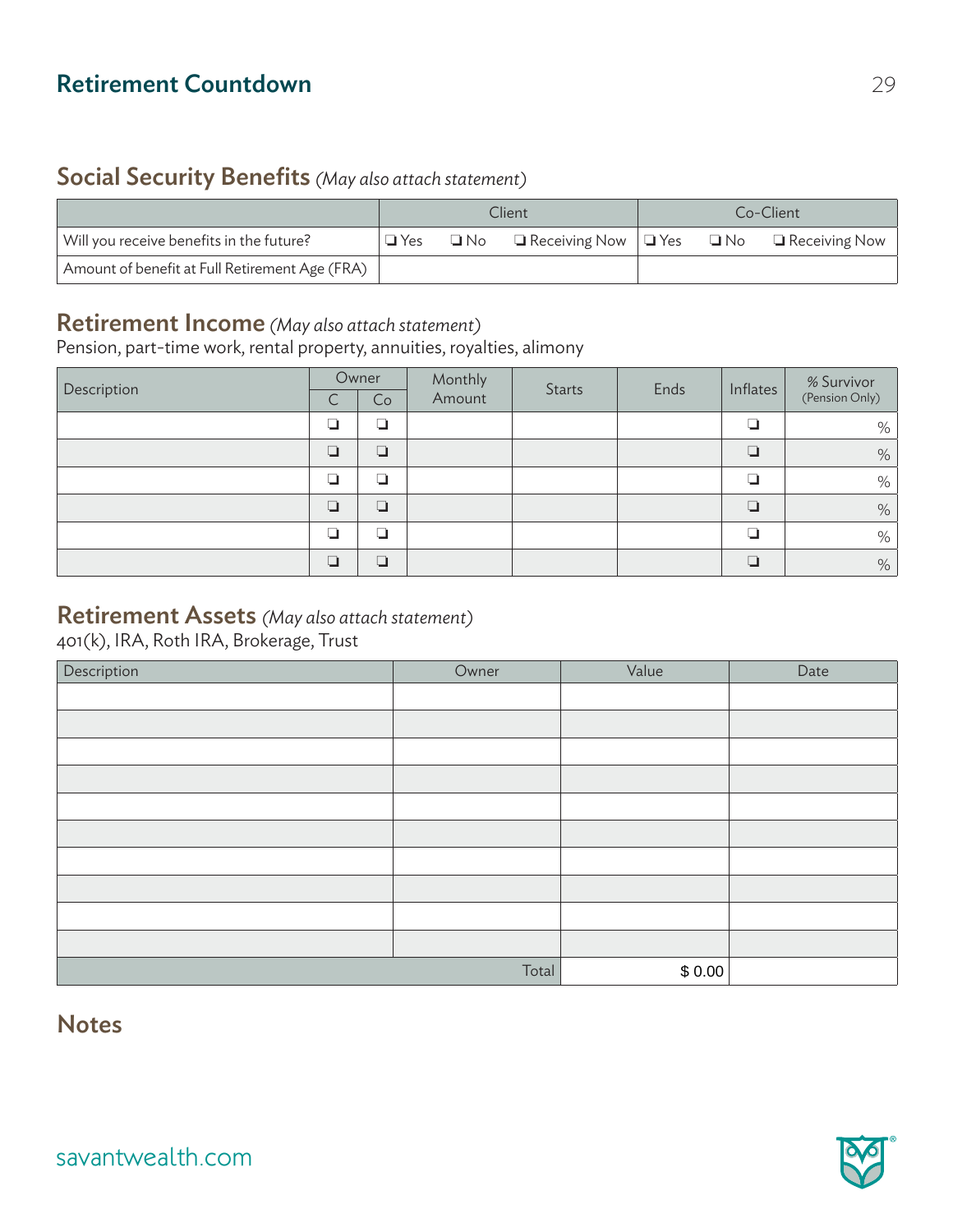#### Optional: Budget Worksheet

| <b>Personal Expenses</b>       | <b>Monthly Cost</b> | <b>Home Expenses</b>            | <b>Monthly Cost</b> |
|--------------------------------|---------------------|---------------------------------|---------------------|
| Cell Phone                     |                     | Mortgage/Rent                   |                     |
| <b>Charitable Donations</b>    |                     | <b>Association Fees</b>         |                     |
| Clothing                       |                     | Cable/Satellite TV              |                     |
| Club Dues                      |                     | Electricity                     |                     |
| Credit Card Payment            |                     | <b>Equity Line</b>              |                     |
| Dining Out                     |                     | Furniture                       |                     |
| Entertainment                  |                     | Gas/Oil                         |                     |
| Gifts                          |                     | Homeowner's Insurance           |                     |
| Groceries                      |                     | Internet                        |                     |
| Healthcare                     |                     | Lawn Care                       |                     |
| Hobbies                        |                     | Maintenance                     |                     |
| Household Items                |                     | Real Estate Tax                 |                     |
| Laundry/Dry Cleaning           |                     | Telephone (Land Line)           |                     |
| Miscellaneous                  |                     | Trash Pickup                    |                     |
| Personal Care                  |                     | Water/Sewer                     |                     |
| Pet Care                       |                     | Other                           |                     |
| Recreation                     |                     | <b>Total Home Expenses</b>      | \$0.00              |
| Vacation/Travel                |                     |                                 |                     |
| Other                          |                     | <b>Other Insurance Expenses</b> | <b>Monthly Cost</b> |
| <b>Total Personal Expenses</b> | \$0.00              | Disability                      |                     |

| <b>Vehicle Expenses</b>       | <b>Monthly Cost</b> | Long-Term Care                 |                     |
|-------------------------------|---------------------|--------------------------------|---------------------|
| Car Payment                   |                     | Medical                        |                     |
| Insurance                     |                     | Umbrella                       |                     |
| Fuel                          |                     | Other                          |                     |
| Repairs/Maintenance           |                     | Total Other Insurance Expenses |                     |
| Parking/Tolls                 |                     |                                |                     |
| <b>Total Vehicle Expenses</b> | \$0.00              | <b>Grand Total</b>             | <b>Monthly Cost</b> |
|                               |                     |                                |                     |

|        | Total Home Expenses                   | \$0.00              |
|--------|---------------------------------------|---------------------|
|        |                                       |                     |
|        | <b>Other Insurance Expenses</b>       | <b>Monthly Cost</b> |
| \$0.00 | Disability                            |                     |
|        | Life Insurance                        |                     |
|        | Long-Term Care                        |                     |
|        | Medical                               |                     |
|        | Umbrella                              |                     |
|        | Other                                 |                     |
|        | <b>Total Other Insurance Expenses</b> | \$0.00              |
|        |                                       |                     |
| \$0.00 | <b>Grand Total</b>                    | <b>Monthly Cost</b> |

| <b>Grand Total</b> | <b>Monthly Cost</b> |
|--------------------|---------------------|
| Personal Expenses  | \$0.00              |
| Vehicle Expenses   | \$0.00              |
| Home Expenses      | \$0.00              |
| Insurance Expenses | \$0.00              |
| <b>Grand Total</b> | \$0.00              |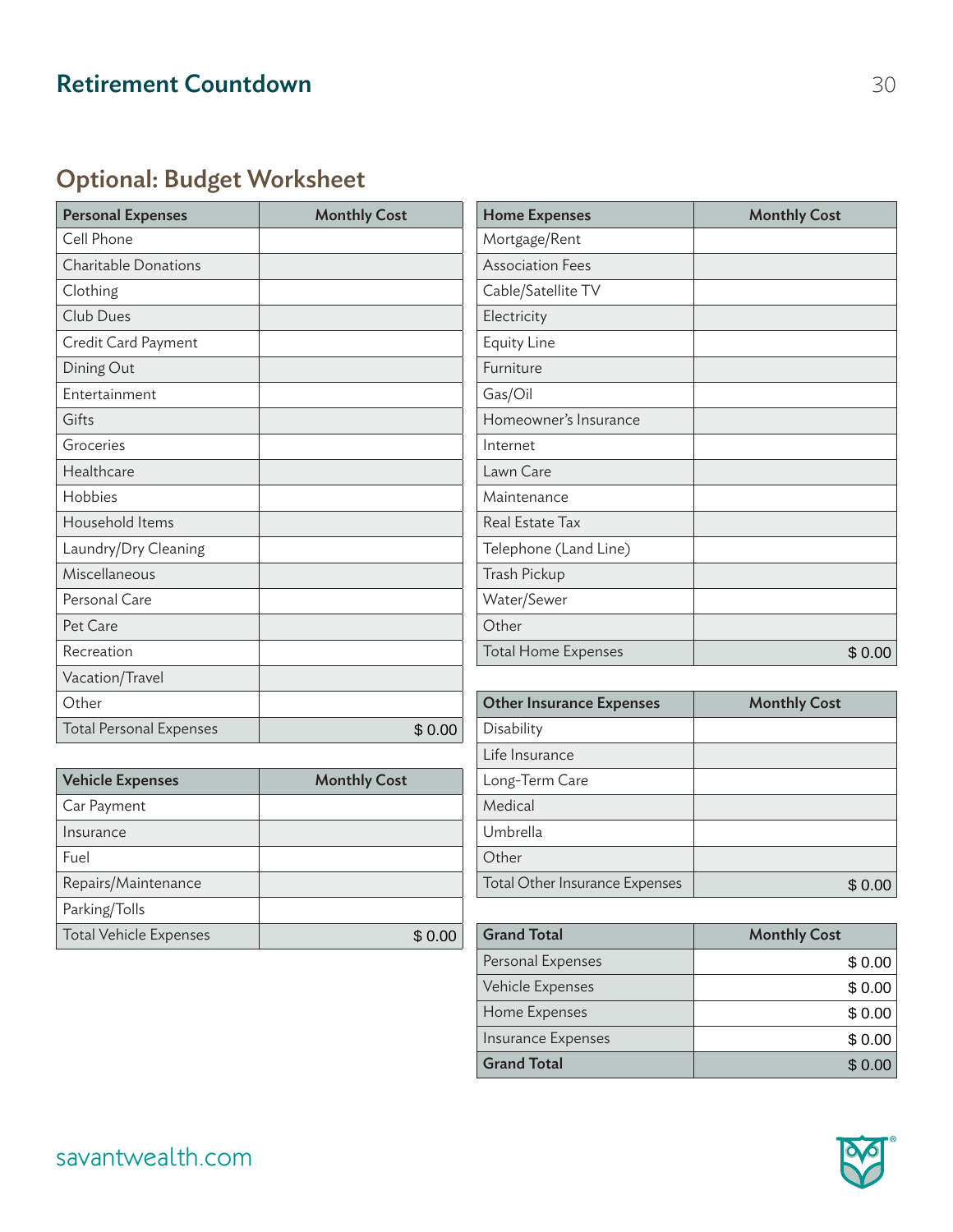#### **Disclosure**

*Savant Wealth Management ("Savant") is an SEC registered investment adviser headquartered in Rockford, Illinois. Past performance may not be indicative of future results. Different types of investments involve varying degrees of risk. Therefore, it should not be assumed that future performance of any specific investment or investment strategy, including the investments and/or investment strategies recommended and/or undertaken by Savant, or any non-investment related services, will be profitable, equal any historical performance levels, be suitable for your portfolio or individual situation, or prove successful. Savant is neither a law firm, nor a certified public accounting firm, and no portion of its services should be construed as legal or accounting advice.*

*You should not assume that any discussion or information contained in this document serves as the receipt of, or as a substitute for, personalized investment advice from Savant. A copy of our current written disclosure Brochure discussing our advisory services and fees is available upon request or at www.savantwealth.com.*

*The scope of the services to be provided depends upon the needs of the client and the terms of the engagement.*